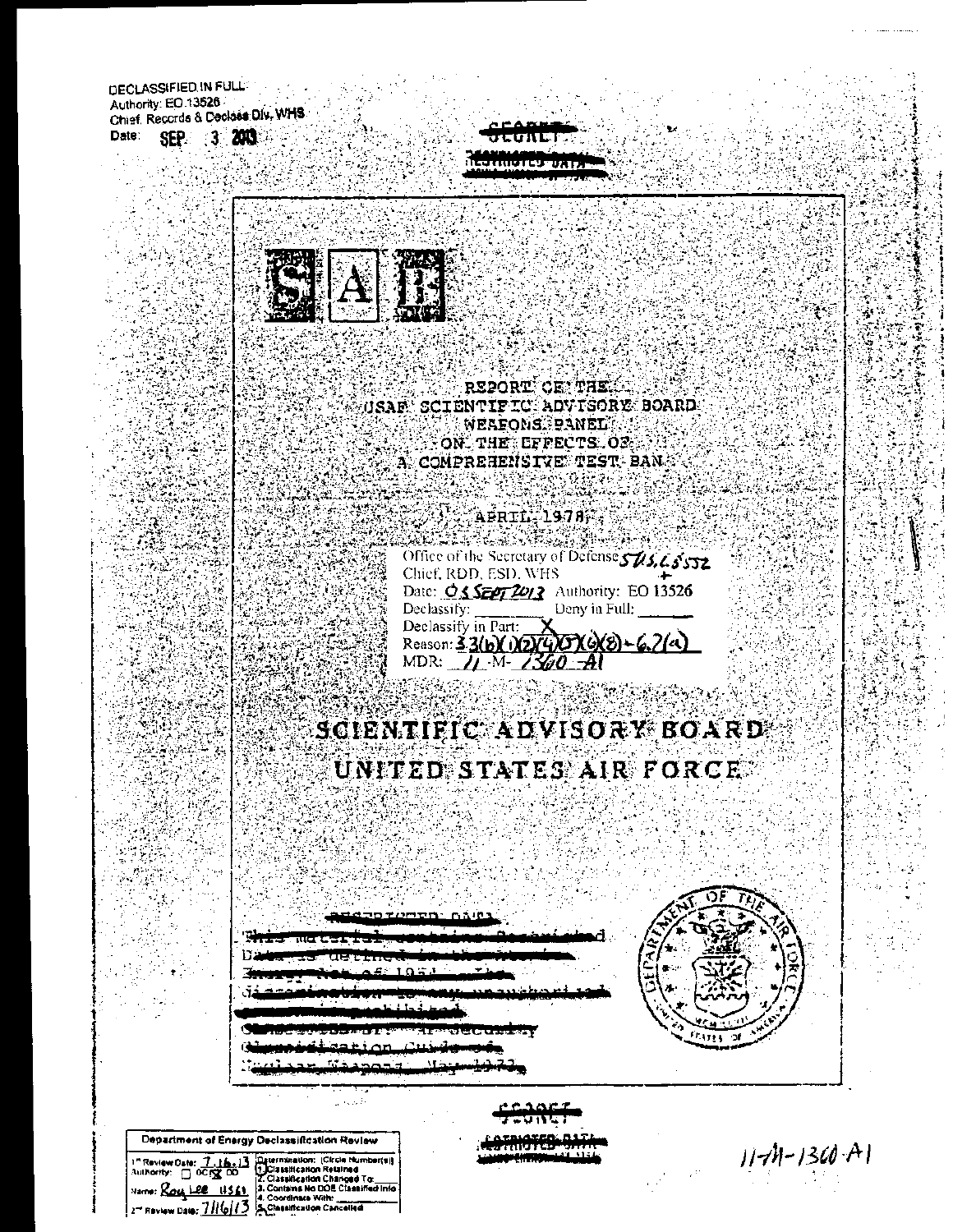



THE JOINT STAFF

Edward Lelyh

Negotiations, J-5

Rear Admiral, USN

Deputy Director for International

اللَّهِ (١٩٣) الآول الأولى والتَّبِيُّة (١٩٧) - الله - الله - الله الأولادي الأمرين (١٩٨) الله عن ال المعتقد ال

 $78 - 6 - 20 - 19$ 

Subject report is of significant importance to this Deputy Directorate in dealing with the Joint Chiefs of Staff input to the negotiations. Request this office be provided a copy of the April 1978 report and be put on distribution for future publications on this subject.

Subject: Report of the USAF Scientific Advisory Board Weapons Panel on the Effects of a Comprehensive Test Ban - April 1978

THE JOINT CHIEFS OF STAFF

WASHINGTON, D.C. 20301

MEMORANDUM FOR MILITARY DIRECTOR USAF SCIENTIFIC BOARD

Date: **CFP** 3. 20a

13 September 1978

Page determined to be Unclassified Reviewed Chief, RDD, WHS IAW EO 13526, Section 3.5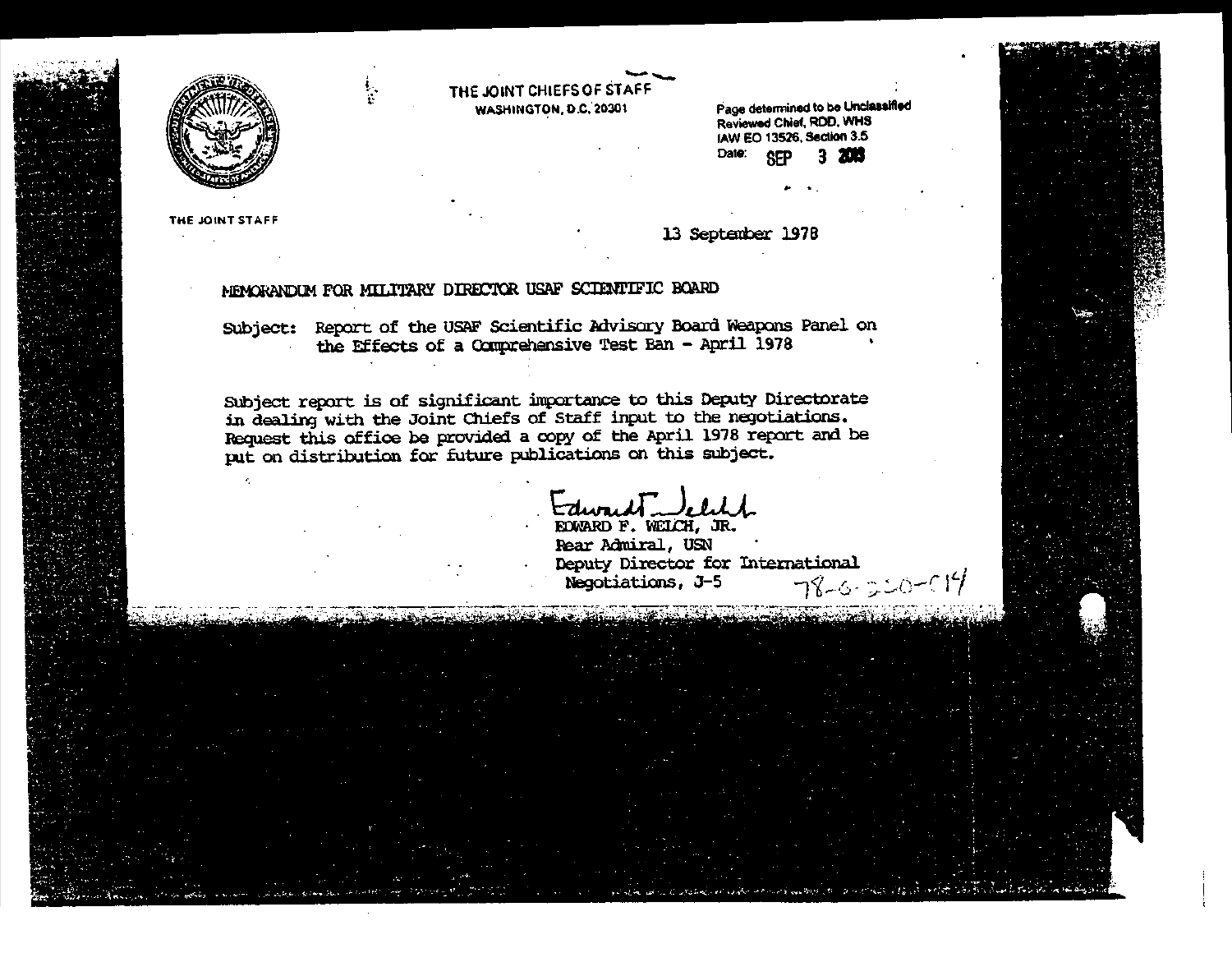Page determined to be Unclassified Reviewed Chief, RDD, WHS IAW EO 13526, Section 3.5 Date: **SEP**  $3203$ 

 $715 - 250 - 015$ 

## **UNCLASSIFIED**

t,

 $\mathcal{L}^{\mathcal{L}}$ 

#### **ABSTRACT**

The technical impact of a Comprehensive Test Ban on nuclear explosions is examined. The two key concerns that are identified are (a) the reliability of the nuclear stockpile and the weapons delivery systems, and (b) possible asymmetries seriously disadvantageous to the U.S., particularly if verification of the Comprehensive Test Ban is uncertain. These and other concerns are discussed and specific recommendations are offered.

## UNCLASSIFIED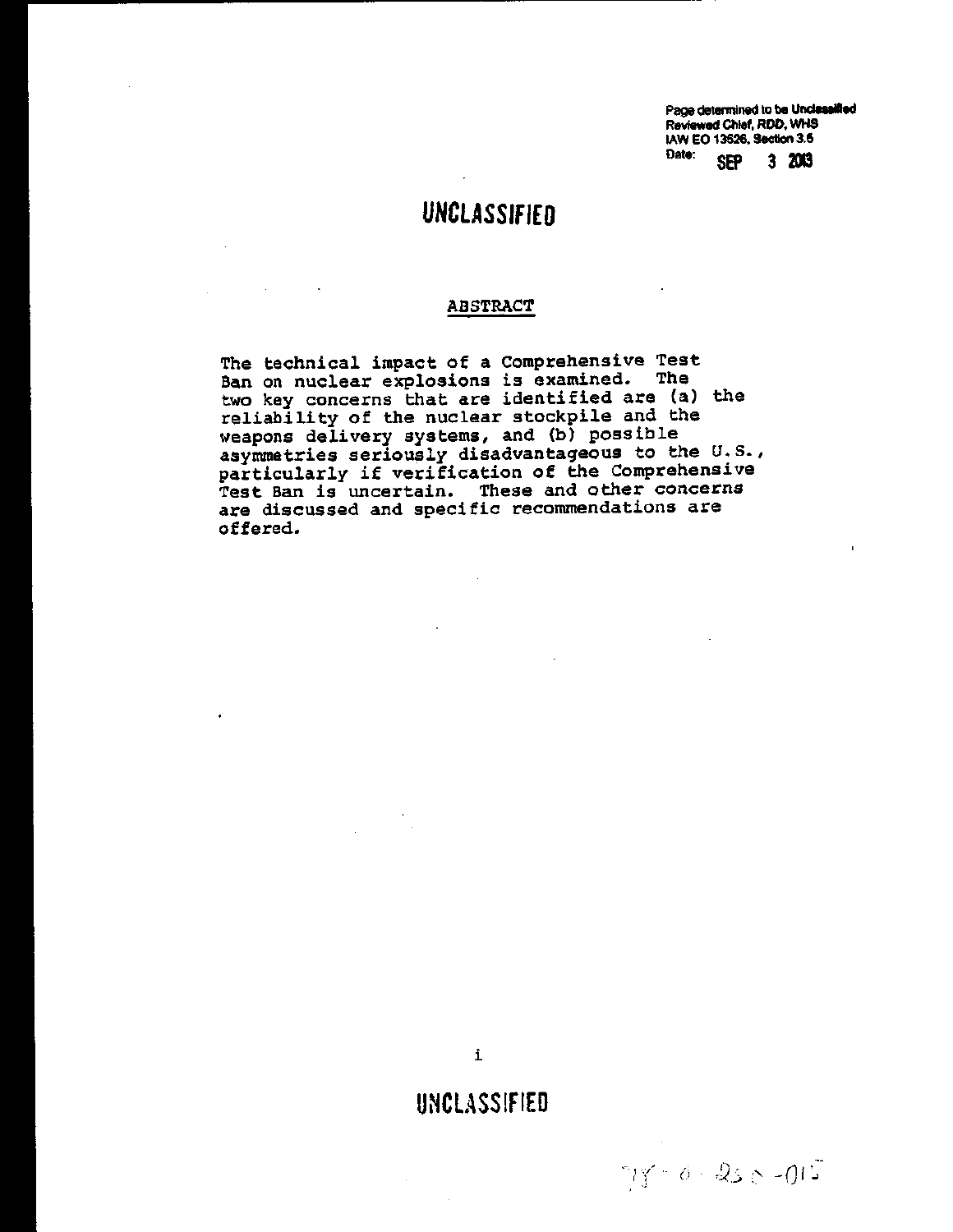## **UNCLASSifiED**

Page determined to be Unclassified Reviewed Chief. RDD, WHS<br>
NAW EO 13526, Section 3.5<br>
Date: SEP 3. 2013 lAW EO 13526. Section 3.5

USAF SCIENTIFIC ADVISORY BOARD WEAPONS PANEL TASK ON COMPREHENSIVE TEST BAN

#### MEMBERSHIP

- Dr. Charles A. McDonald (Chairman) Vice President R&D Associates
- Lt Gen Glenn A. Kent, USAF (Ret) Glenn A. Kent Associates
- Dr. William G. McMillan President McMillan Science Associates, Inc.
- Dr. Harold P. Smith, Jr. Private Consultant

**Service State** 

 $\sim 10^{11}$ 

- Dr. Edward Teller Senior Research Fellow Hoover Institute for War, Revolution & Peace
- Maj Gen James R. Brickel (GOP) Director Concepts, Deputy Chief of Staff Plans & Operations, HO USAF
- Maj Thaddeus H. Sandford (Exec. Secy.) HO USAF (NB)

**UNCLASSIFIED** 

 $78 - 0 - 25 - 016$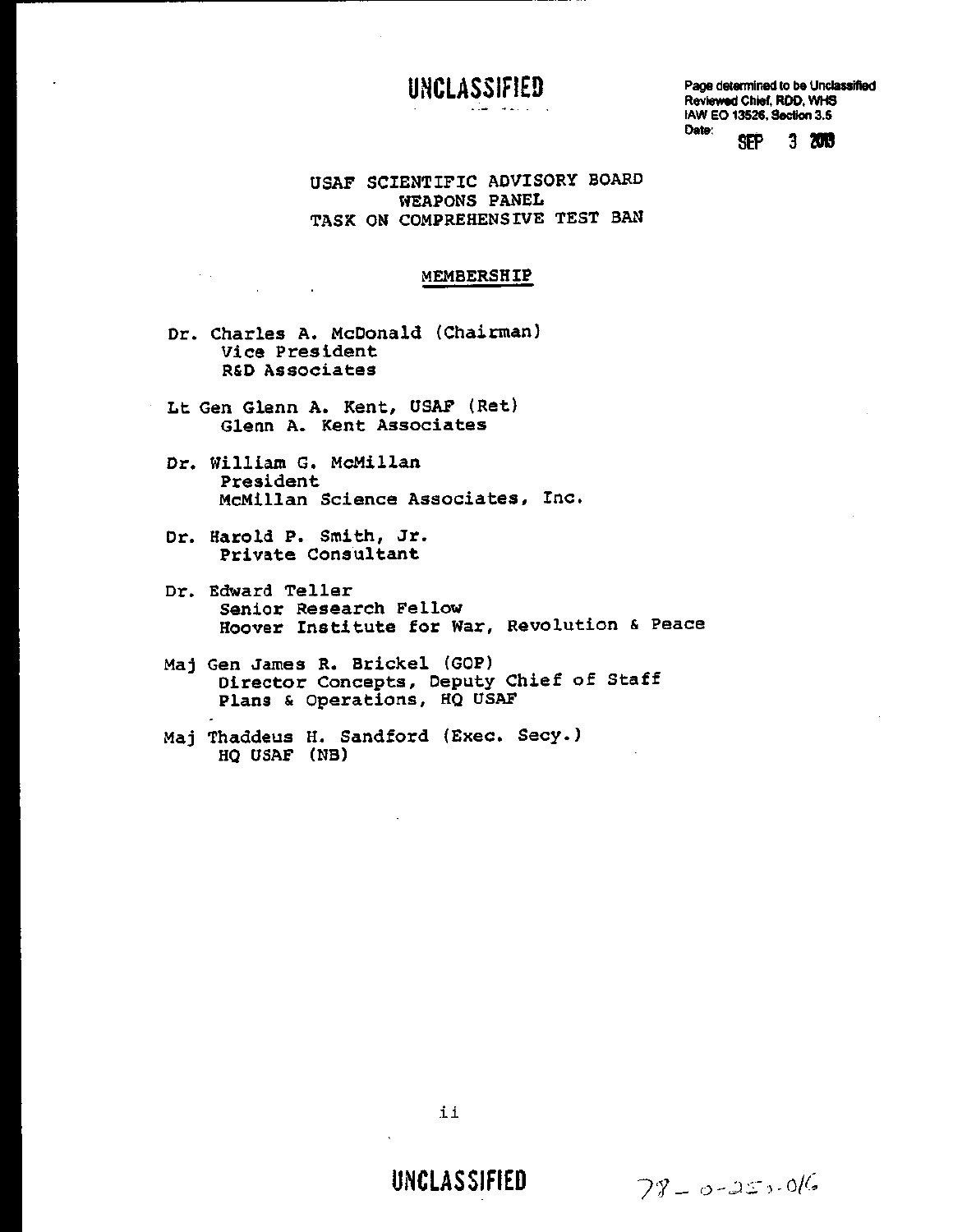Page determined to be Unclassified Reviewed Chief, ROO, WHS lAW EO 13528, Section 3.5 Date: **BEP 3 mil** 

### TABLE OF CONTENTS

 $\hat{\boldsymbol{\beta}}$ 

l.

Page

| <b>ABSTRACT</b>   |                                                             |                         |
|-------------------|-------------------------------------------------------------|-------------------------|
| <b>MEMBERSHIP</b> |                                                             |                         |
| I.                | <b>EXECUTIVE SUMMARY</b>                                    | 1                       |
|                   | II. INTRODUCTION                                            | $\overline{\mathbf{3}}$ |
|                   | III. DISCUSSION                                             | 4                       |
|                   | The Governing National Policy:<br>А.<br>Maintain Deterrence | 4                       |
|                   | B. Historical Role of Nuclear<br>Testing                    | 4                       |
|                   | C. The Central Issues                                       | 6.                      |
|                   | D.<br>Priorities & Trade-Offs in<br>Weapons Development     | 8                       |
|                   | The Impact of Test Constraints<br>Ε.                        | 10                      |
|                   | F. The Basic US/USSR Asymmetries                            | 13                      |
|                   | G. Nuclear Test Detectability                               | 16                      |
|                   | н.<br>Minimum Test Requirements                             | 18                      |
| IV.               | CONCLUSIONS                                                 | 20                      |
| v.                | SUMMARY AND RECOMMENDATIONS                                 | 23                      |
| <b>APPENDICES</b> |                                                             |                         |
| А.                | Statement by Dr. Edward Teller dated<br>22 March 1978       | $A - L$                 |
|                   | B. Task Statement and Meeting Agenda                        | $9 - L$                 |
| $\mathsf{C}$ .    | Distribution                                                | $C-1$                   |

iii

**UNCLASSIFIED**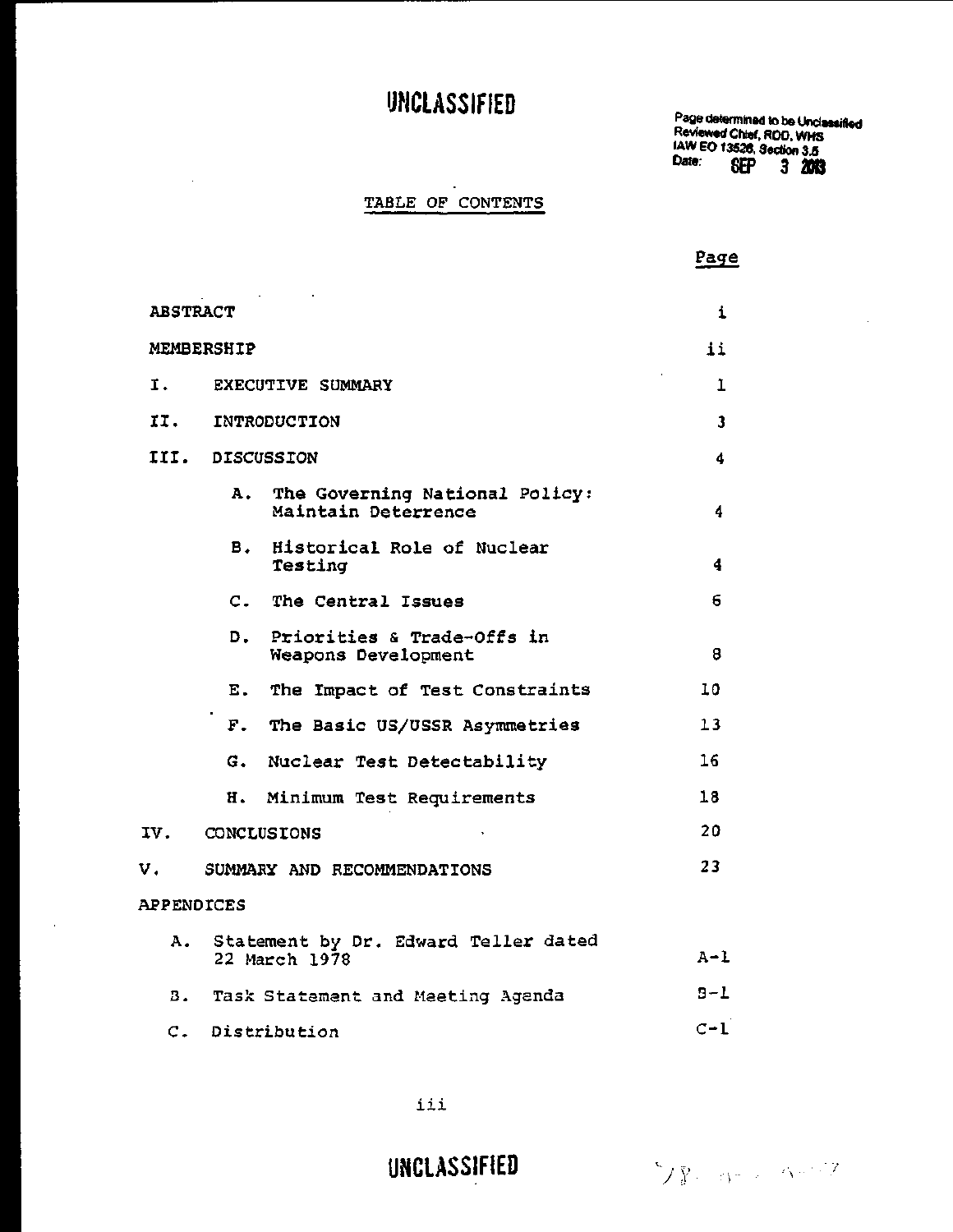DECLASSIFIED IN PART Authority: EO 13526 Chief, Records & Dlclass Div, WHS Date:

r-a I. (THE EXECUTIVE SUMMARY (U)

*"SO*  The Scientific Advisory Board Weapons Panel met on 21-22 March 1978 to review future Air Force needs. for nuclear tests in view of ongoing CTB negotiations. Members of the Panel included: Drs. C. McDonald, W. McMillan, H. Smith, and E. Teller; Lieutenant General G. Kent (Ret.); Maj Gen J. Brickel; and Maj T. Sandford. The views of the Panel are as follows:

- The Panel took as preeminent the requirement to maintain credibility of the U.S. strategic nuclear deterrent. In the context of a possible CTB, two primary concerns stand out:
	- (a) reliability of the nuclear stockpile and the weapons delivery systems;



**JS 3.3(b)(名)** 

- The Panel firmly believes some U.S. nuclear testing is needed to evaluate future suspected problems with weapons in stockpile and to 05D<br>confirm solutions.
	- I Section 6.2 (a)

The details of the problems will be forthcoming in time from the DOE Stockpile Surveillance Program. The· solution and its confirmation. for an individual problem may or may not require nuclear testing. However, we can say with certainty that there will be problems which will require nuclear testing and one cannot confidently predict when they will occur.



DOE<br>Section 6.2(a)

•• I

I

LUNCI)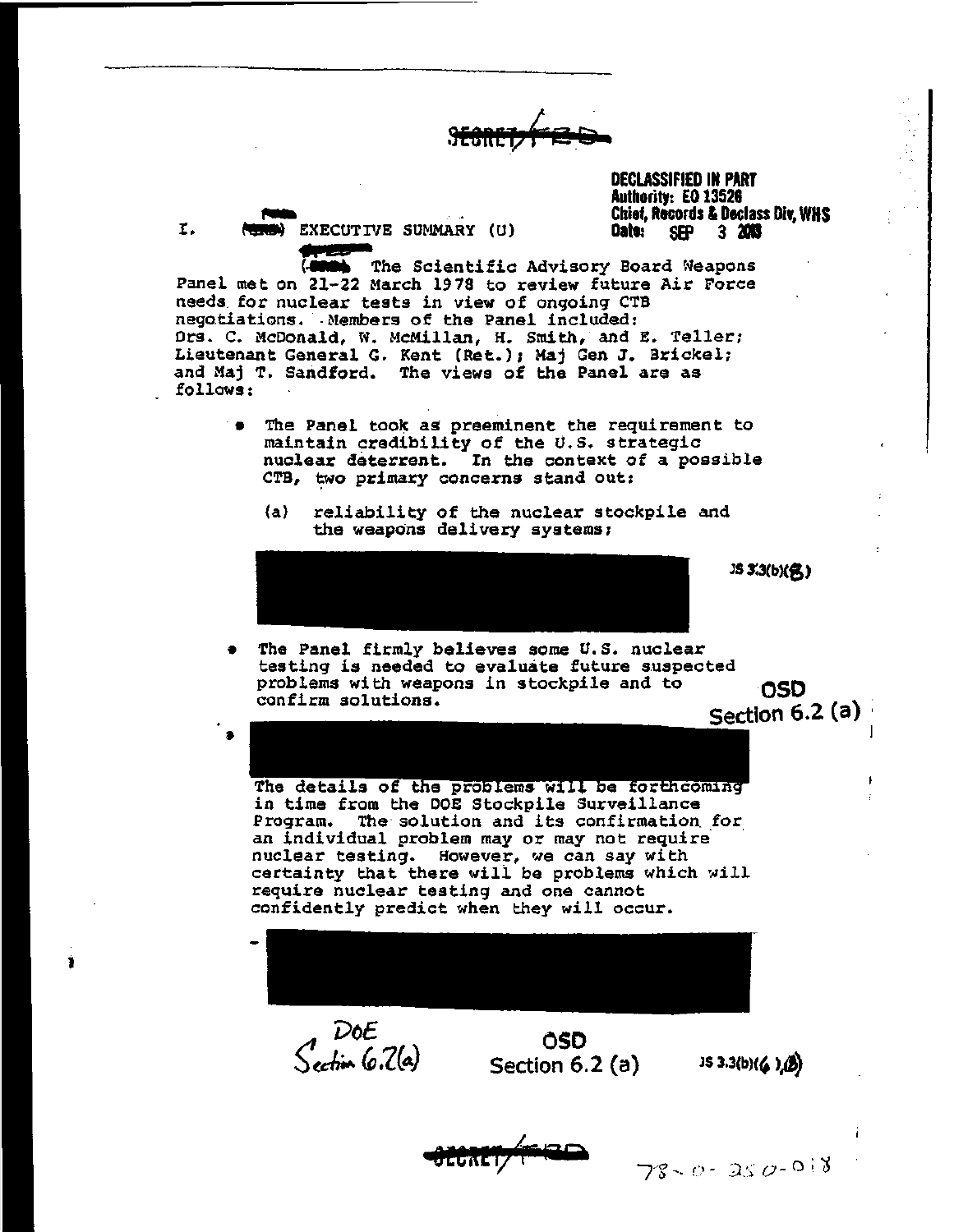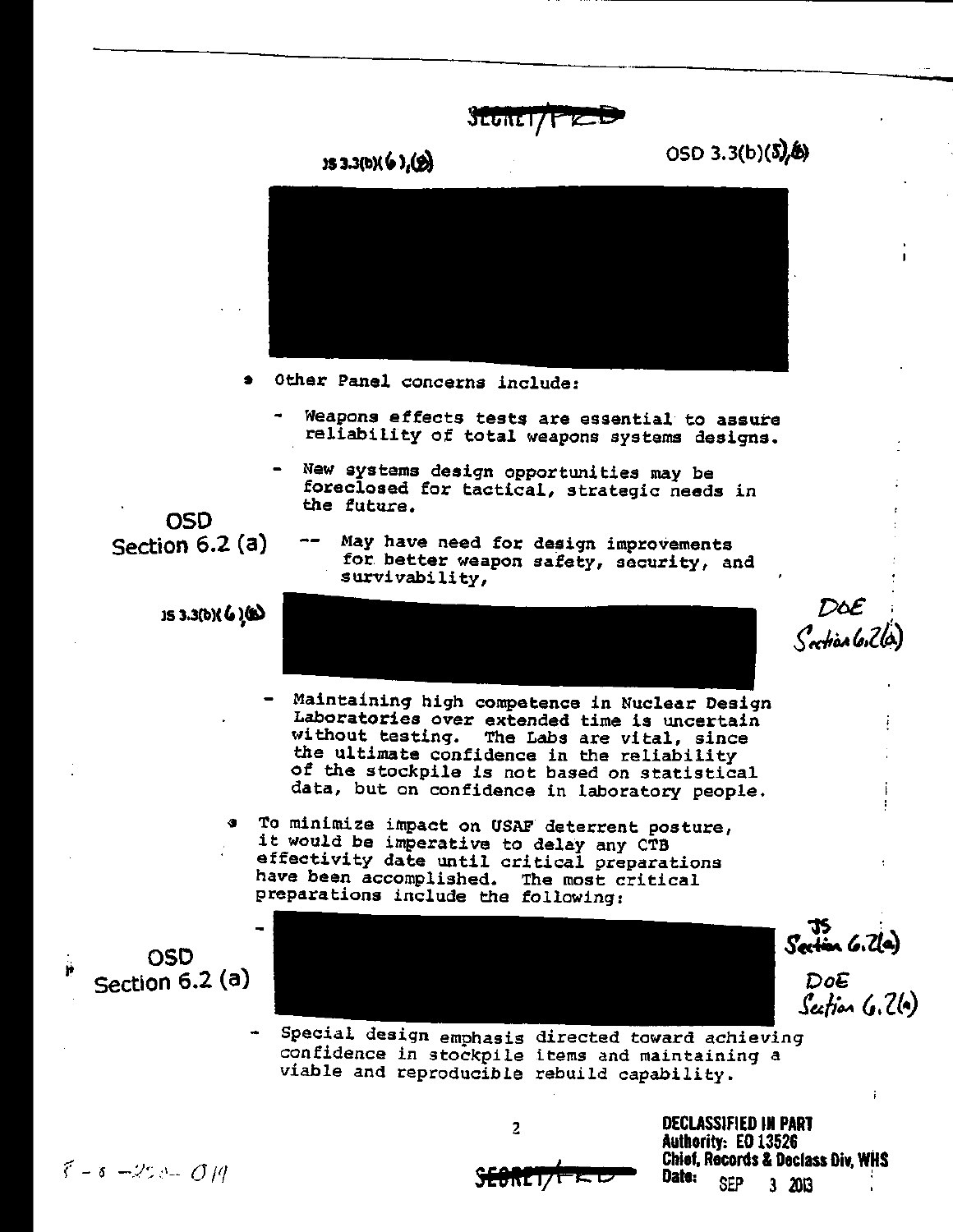Page determined to be Unclassified Reviewed Chief, ROO, WHS 1AW EO 13526, Section 3.5<br>Date: **SEP** 3., 2013

#### II. (U) INTRODUCTION (U)-

(U) The Weapons Panel of the USAF Scientific Advisory Board met on 21-22 March 1978 under the charter\* to "...examine the technical issues pertaining to a Comprehensive Test Ban (CTB) on nuclear explosions and assess the impact on the nuclear weapons stockpile as relates to USAF systems."\*\* The Panel had the benefit of extensive background briefings by

- (a) VADM Robert R. Monroe, USN, Director, Defense Nuclear Agency.
- (b) Maj Gen Edward Giller, USAF (Ret), *U.S.* Delegate to the on-going Nuclear Test Ban negotiations in Geneva.
- (c) Maj Gen Jasper A. Welch, USAF, Assistant Chief of Staff, Studies and Analysis.

Also, the Panel had available the following recent, pertinent documents:

- (d) Secretary of Defense, Dr. Harold Brown, Memorandum for the Assistant to the President for National Security Affairs, dated 3 Mar 78.
- (e) White House Office of Science and Technology Policy (OST&P) CTB Review Panel; Comments on Seismic Monitoring, Stockpile Reliability, and Permitted Experiments under a CTB (undated).
- (f) Letter of Dr. Harold M. Agnew, Director, Los Alamos Scientific Laboratory (and member of the OST CTB Review Panel) to Dr. Frank Press,' President's Science Advisor, 17 Mar 78, commenting on the OST CTB Draft Report (Item (e) above).

 $\overline{(U)}$  \*The full task statement is reproduced in Appendix B.

 $(U)$  \*\* At the request of Chairman McDonald, the preliminary Panel Point Paper (essentially the same as the foregoing Executive Digest) was discussed on 24 March 1978 with General David C. Jones, USAF Chief of Staff, together with General L. Allen, USAF Vice Chief of Staff and Lt Gen W. Y. Smith (USAF), Assistant to the Chairman, JCS, by Dr. W. G. McMillan and Maj Gen J. R. Brickel.

**IJNCL\SSlfiED** ... ~ .~';: ! ,.- /) ,) .-.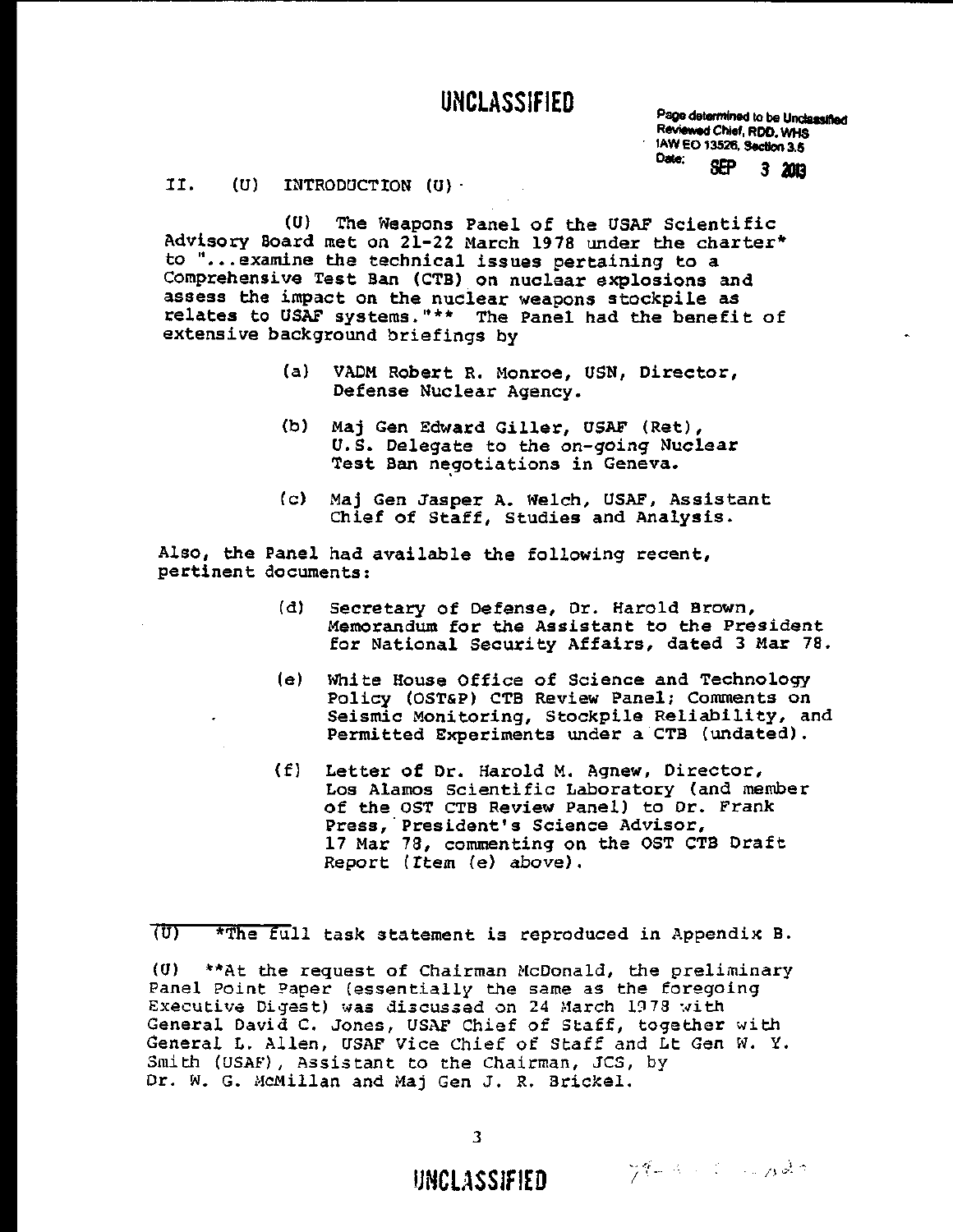## UNCLASSIfiED

#### III. (GRO) DISCUSSION (U)

A. (U) The Governing National Policy: Maintain Deterrence (U)

(U) In the Department of Defense Annual Report for Fiscal Year 1979, Dr. Harold Brown, Secretary of Defense, clearly summarizes US defense policy<sup>\*</sup> in these words:

> "...we strive to maintain the nuclear and conventional forces necessary to deter, or if necessary frustrate, possible Soviet military actions in areas of the world that are vital to us."

It is equally clear that at both the strategic and tacti*cal* levels, deterrence depends critically upon the availability, survivability, reliability and credibility of the us nuclear arsenal, together with our national will to maintain these capabilities as long as necessary.

B. (U) Historical Role of Nuclear Testing (U)

(0) Nuclear tests have, of course, played a central role in developing and continually updating US nuclear forces to meet the evolving threat. While these tests have been mainly concerned with the development and proof of the nuclear weapons themselves- bombs, missile warheads, mines, etc.--there are many other objectives that have motivated the US nuclear test program. While the relative urgency of these objectives changes with time, requirements and past accomplishments, the following test objectives are listed in an approximate order of priority as perceived during the dynamic evolution of the US nuclear stockpile: .

- (1) Strategic weapons development, including testing to
	- explore and extend basic technology, both experimental and theoretical, needed for weapons design

4 UNCLASSIFIED DECLASSIFIED IN FULL Authority: EO 13526 Chief, Records & Declass Div, WHS Date: SEP 0 3 2013

 $780 - 21.001$ 

*<sup>(</sup>a)* \*Harold Brown, US Secretary of Defense, Department of Defense Annual Report, Fiscal Year 1979, 2 February  $1978, p. 4.$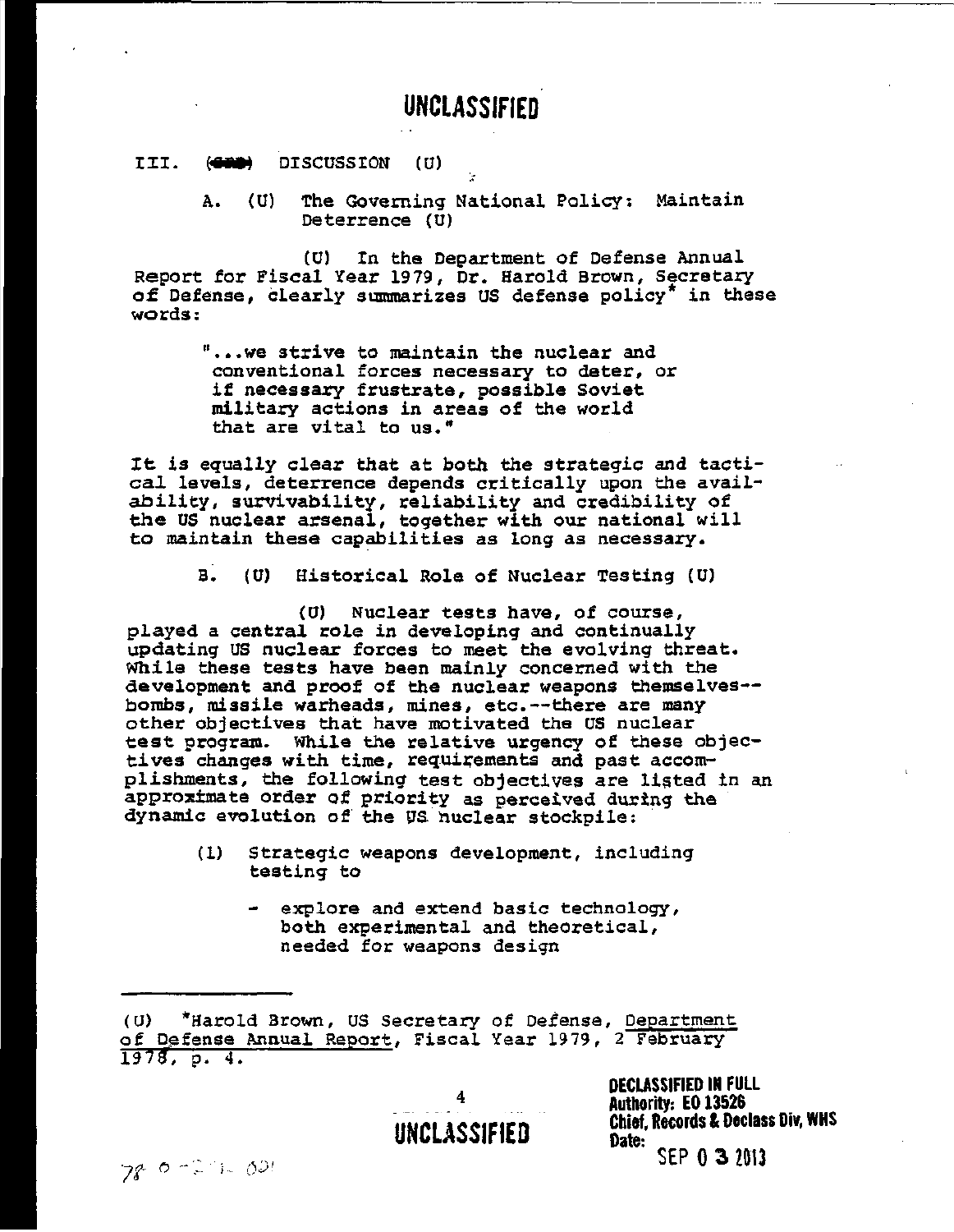Page determined to be Unclassified Reviewed Chief, ROO, WHS **IAW EO 13526, Section 3.5**<br>Date: en: 2 **1013** SEP 3 2013

- improve yield-to-weight ratios
- reduce requirements for special nuclear materials (SNM)
- verify prototype designs
- proof stockpile designs
- assure safety requirements
- monitor stockpile reliability and lifetime
- (2) Tactical weapons development, with testing (in addition to those reasons given under (I)) to
	- achieve weights, yields and effects compatible with tactical battlefield delivery systems and requirements
	- develop special effects

 $\cdot$ 

- reduce and control collateral effects.
- (3) Nuclear weapons effects testing to
	- improve understanding of weapons effects on targets
	- improve basic understanding of phenome- nology
	- discover, identify and eliminate vulnerabilities, not only of nuclear components but also of total weapons systems
	- assure survivability of critical systems in a hostile nuclear environment
- (4) Nuclear devices for peaceful applications, with testing for
	- environmental effects
	- efficacy in various PLOWSHARE applications
	- device technology development for various political constraints

UNCLASSIFIED

 $\chi^{(1)}_{11}$ 

5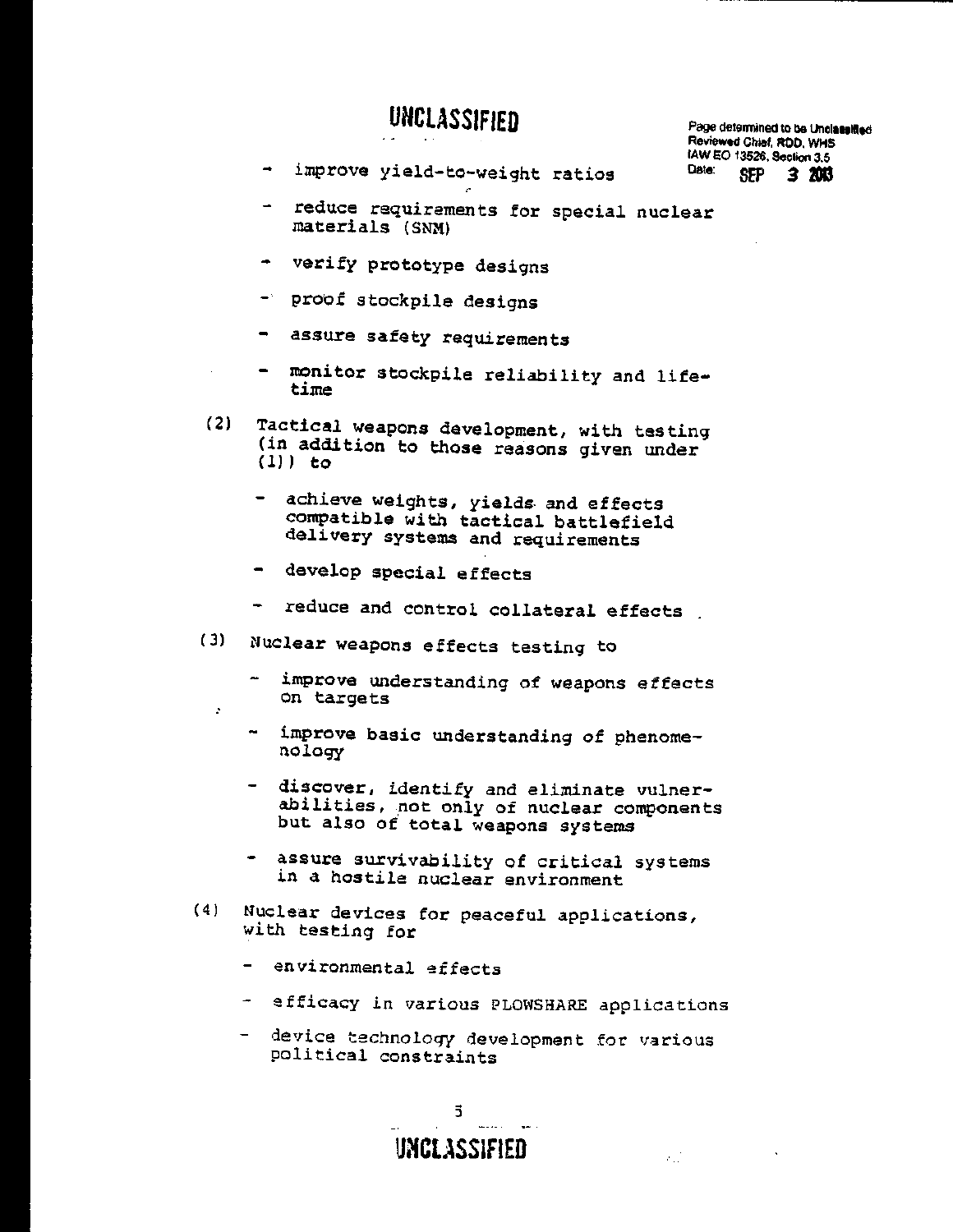**UNCLASSIFIED** Page determined to be Unclassified Reviewed Chief, ROO, WHS lAW EO 13526, Section 3.5 Date: **SEP 3 2013** 

(0) It turns out that in pursuing the above objectives, we have maintained the viability of the *U.S.* nuclear stockpile principally through the continual introduction of new weapons designs (predicated on nuclear testing) and the retirement of older weapons, rather than by designing toward longevity and maintainability. But with the prospect of a CTB, new weapons development and retirement of the older designs will be severely constrained.

(U) Because the very survival of the United States may hinge on the U.S. nuclear deterrent, this paper focuses on the testing requirements essential to maintain the reliability and credibility of that deterrent. The other reasons for nuclear testing mentioned above, while perhaps not currently accepted as being of such critical importance, nevertheless support the need for some testing. Nuclear weapons effects tests have played a critical role in the past and could become important again- for example, in disclosing unforeseen vulnerabilities of the M-X basing. One need only recall the consternation concerning survivability of the strategic nuclear deterrent which accompanied the "discovery" of the electromagnetic pulse (EMP), internal EMP (SGEMP), hot X rays, etc. in the 1960s.\*

c. (U) The Central Issues (U)

(U) Against this background, there appears to be little disagreement across the full spectrum of opinion--from CTB opponents to advocates- that in the current international climate, highest national priority must be assigned to maintaining the credibility of the U.S. nuclear deterrent. Nor can there be any serious doubt that this credibility rests upon maintaining a high level of reliability and confidence in the performance of weapons in the U.S. nuclear

\*Technical Aspects of Nuclear Test Ban Proposals, (U) Report of the Ad Hoc Panel to the Joint Chiefs of Staff through the Chief of Staff, U.S. Air Force, AFRDC 332-66, January 1966 (TOP SECRET).

6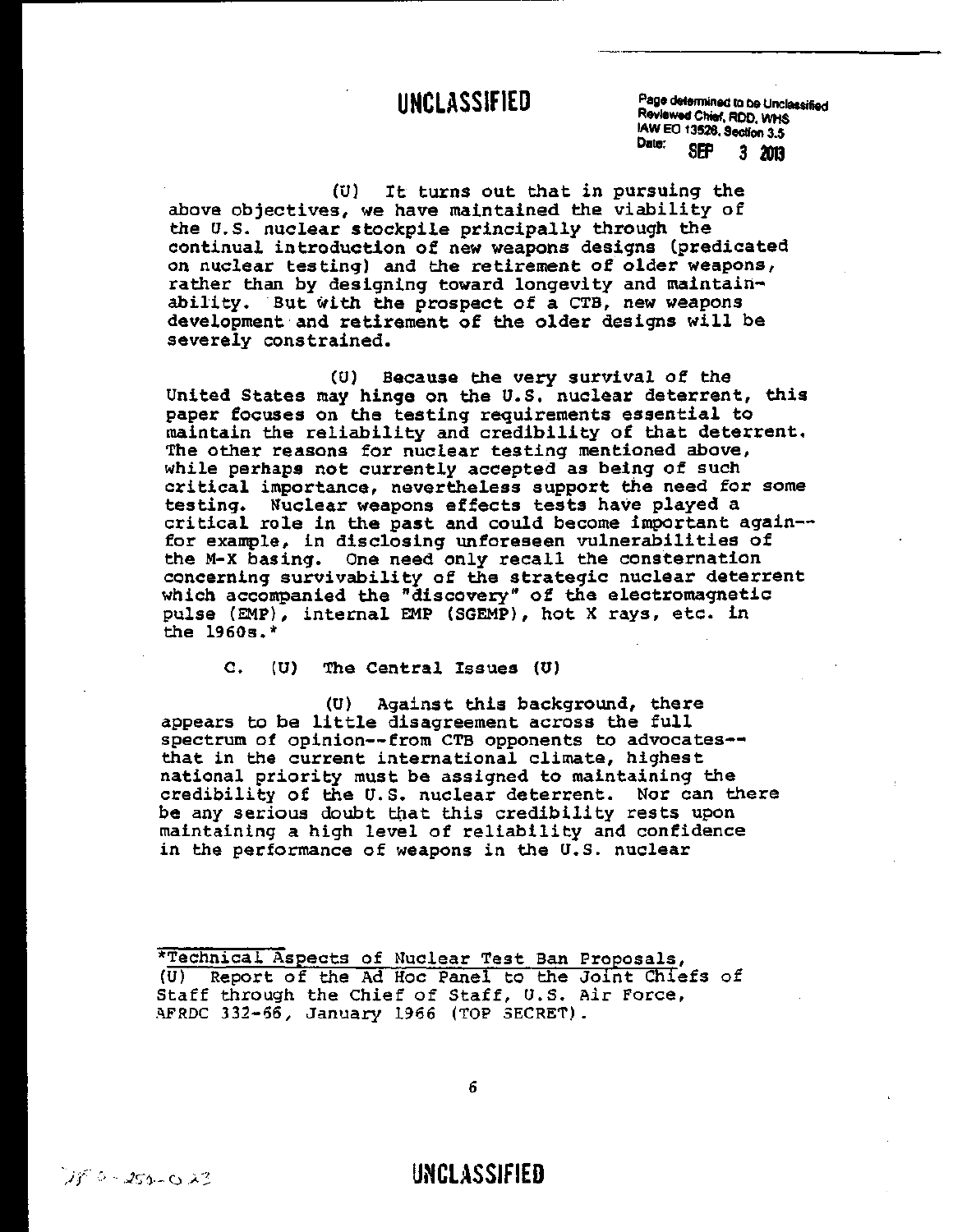UMCLASSIEIED.

**&&&RW;4rR ik** 

stockpile. The primary issues. arise over three aspects of the role of testing in meeting this requirement.

- $(1)$  Why is any testing required simply to maintain reliability of weapons already stockpiled?
- (2) Insofar as testing is needed or desirable for U.S. stockpile maintenance, doesn't this also apply to the Soviet stockpile?
- (3) Would not a CTB have an equal and symmetrical effect on both the USSR and U.S. nuclear capability?

**AND** *tur* To anticipate the conclusions which emerge from the detailed arguments of the sections which follow, the essence of the Panel's answers to these questions are as follows:

72 Section (a 2(a)

 $\lambda$ 

(1) Section 6.2 (a)

- (2) The Soviets could have similar stockpile problems, but their greater payloads would have constrained their design much less than the smaller payloads.
- (3) No! Unless carefully designed, a CTB could imperil the U.s. strategic nuclear deterrent without degrading significantly the Soviet capability.

(U) Since the reasons behind these answers appear not widely known, or at least not fully appreciated, the Panel feels obliged to spell out the underlying logic.

> DECLASSIFIED IN PART Authority: EO 13526 Chief, Records & Declass Div, WHS Date: SEP 3 2013

050

Šection 6:26)

 $\frac{1}{2}$   $\frac{1}{2}$   $\frac{1}{2}$   $\frac{1}{2}$   $\frac{1}{2}$   $\frac{1}{2}$   $\frac{1}{2}$   $\frac{1}{2}$   $\frac{1}{2}$   $\frac{1}{2}$   $\frac{1}{2}$   $\frac{1}{2}$   $\frac{1}{2}$   $\frac{1}{2}$   $\frac{1}{2}$   $\frac{1}{2}$   $\frac{1}{2}$   $\frac{1}{2}$   $\frac{1}{2}$   $\frac{1}{2}$   $\frac{1}{2}$   $\frac{1}{2}$ 

7

986REF<sub>7</sub>4ERD ~~I.~SSl£l£n........ *J* l~ () - 2j~,) - (l,J 1

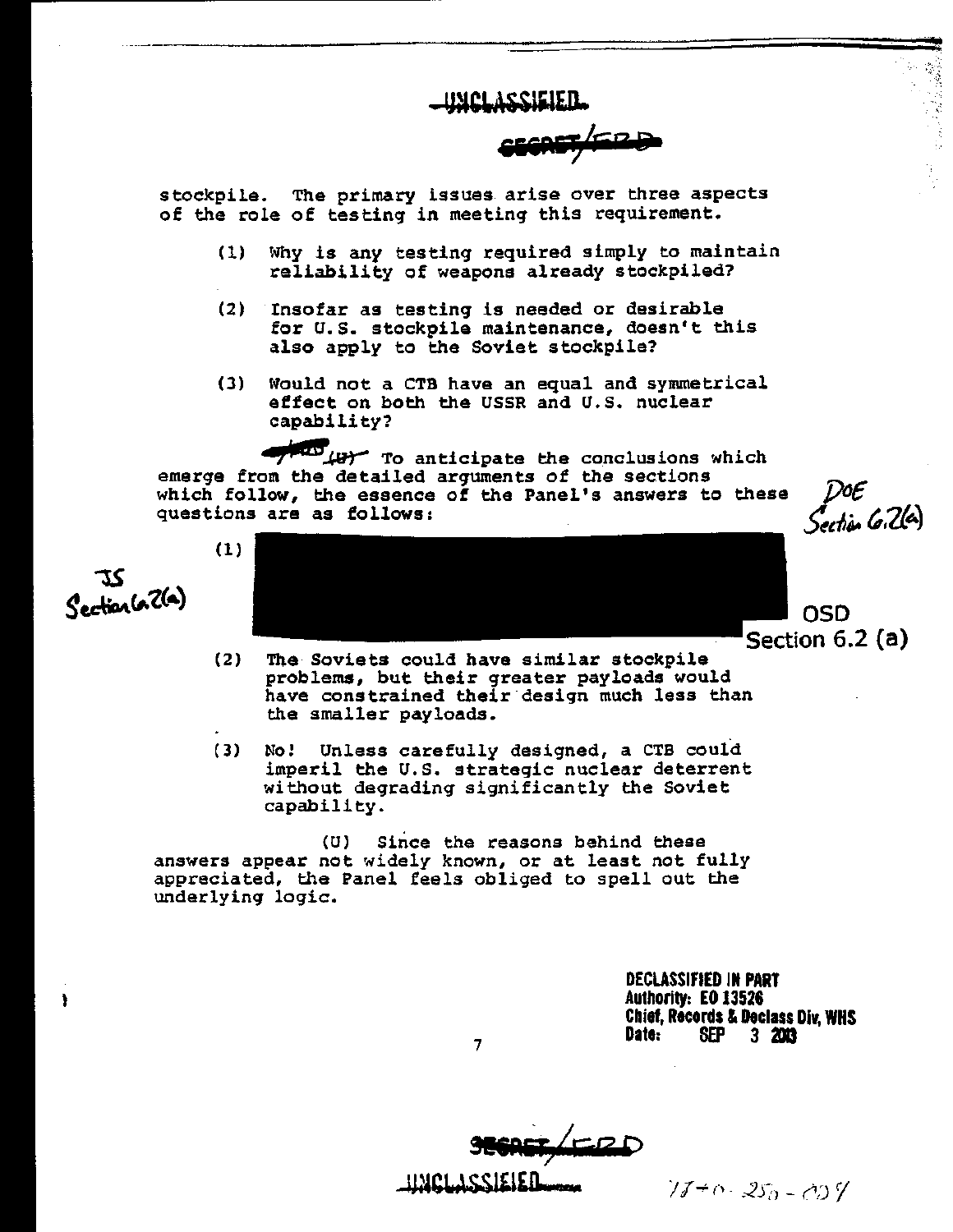## **C811ftBENTlML a**

DECLASSIFIED IN FULL Authority: EO 13526 Chief, Records & Declass Div, WHS Date: SEP 3 2013

D. **(2 zRIF** Priorities and Trade-Offs in Weapons Development (U)

**figurers**) As with any systems development, the product that emerges from the U.S. nuclear weapons design laboratories is sensitively dependent upon the imposed objectives, requirements, and constraints, together with their prioritization and relative weighting in trade-off compromises. A typical list of requirements would involve at least the following considerations:

1. Mating to Delivery Vehicle 5. Field Handling

Weight & volume Size & shape Center-of-mass Moment of inertia

2. Performance

Yield-to-weight ratio Yield selectability Fission vs fusion yield Reliability Special effects

3. Safety & Security

Fuze safety & redundancy One-point nuclear safety Fail-safe features Security of control

4. Survivability/Hardening

High g-levels Blast & shock Radiation environment Fraternal explosions

 $15 - 250 - 025$  **CONFIDENTIAL** 

Security Transportability Collateral effects Battlefield requirements

6. Design & Development

Underground vs atmospheric tests Development time Number of tests required Test yields Development cost Conservative vs advanced technology

7. Manufacture/Production

Safety Ease/simplicity Tolerances Low cost Minimal SNM

8. Stockpile Reliability & Maintenance

> Shelf life MTSP Ease of maintenance Storage conditions

(U) Clearly, many desirable characteristics are in competition--if not indeed incompatible--with others, and difficult choices must be made. For example, to reduce overall systems costs, the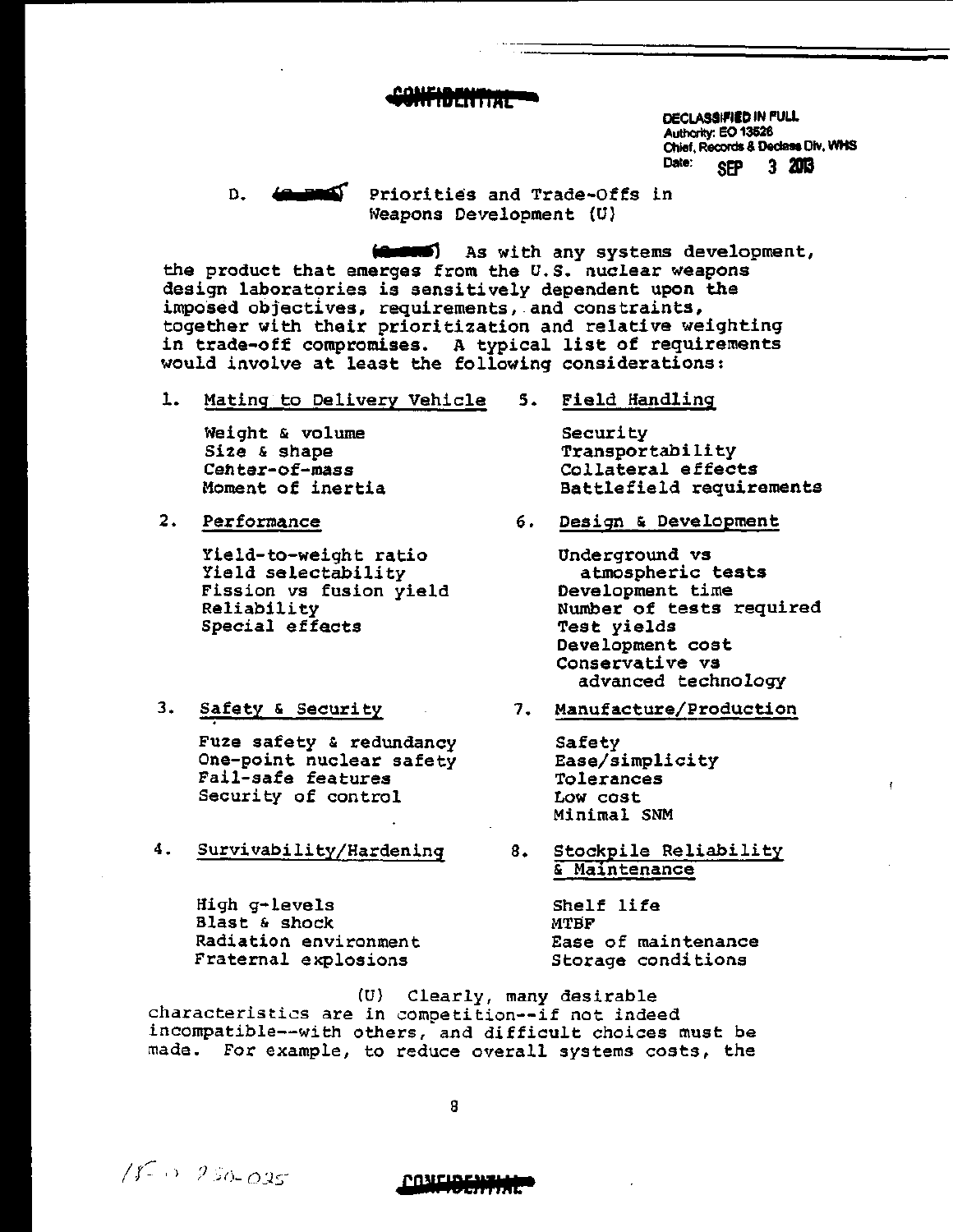### **UNCLASSIEIEN...**

·--------- -- ---------.~-------=================::::-. <sup>~</sup>

iE&R&;{~

major U.S. strategic missile systems were designed around relatively small missiles having correspondingly small payloads. This decision was reinforced by the insistence of some prominent scientists that there are few targets suitable to yields in the megaton regime. The resulting U.S. limitations in payload weights and R/V geometry placed a great premium on maximum yield-to-weight ratios in order to maximize the weapon effectiveness. The nuclear design problems were greatly exacerbated when it was decided to subdivide the already limited payload into numerous multiple individually targeted reentry vehicles OSD (MIRVs) . Section 6.2 (a)

**Latockpile longevity** 

**-**

Section (p.2(a)

was not prominent as a design requirement whereas higher performance was always in demand. A shelf life limited 35<br>to only a few years in any event posed no particular Section 6.26 problem under the dynamic stockpile conditions which  $\overline{C}$ .<br>have existed hitherto, in which the rapid evolution of  $\overline{D}06$ have existed hitherto, in which the rapid evolution of delivery systems demanded an equally rapid evolution and stockpile replacement of nuclear weapons.

CU) Faced with a further extension of the test ban, the U.S., and the Air Force as Executive Agent for two of the three systems of the U.S. Strategic Triad, is now forced to reexamine the reliapility and maintainability of its nuclear stockpile under possible test constraints. Our current stockpile was designed in a period when nuclear testing was available and the stockpile was automatically turned over before it degraded significantly. It would be remarkable if it were the one we would wish to have in perpetuity. \*

*(U)* \*We should expect that treaties of this nature will have a lifetime in excess of the agreed upon limit. view was reinforced by the unilateral extension of the SALT I Interim Agreements.

9

 $\frac{1}{\sqrt{2}}$ 

OECLASSIfiED IN PART Authority: EO 13528 Chief, Records & Daclass DIY, WHS Date: SEP 3 2013

**BECRET/RED"** 

 $\mathbb{R}^{n\times2}$  , ...  $\mathbb{R}^{n\times3}$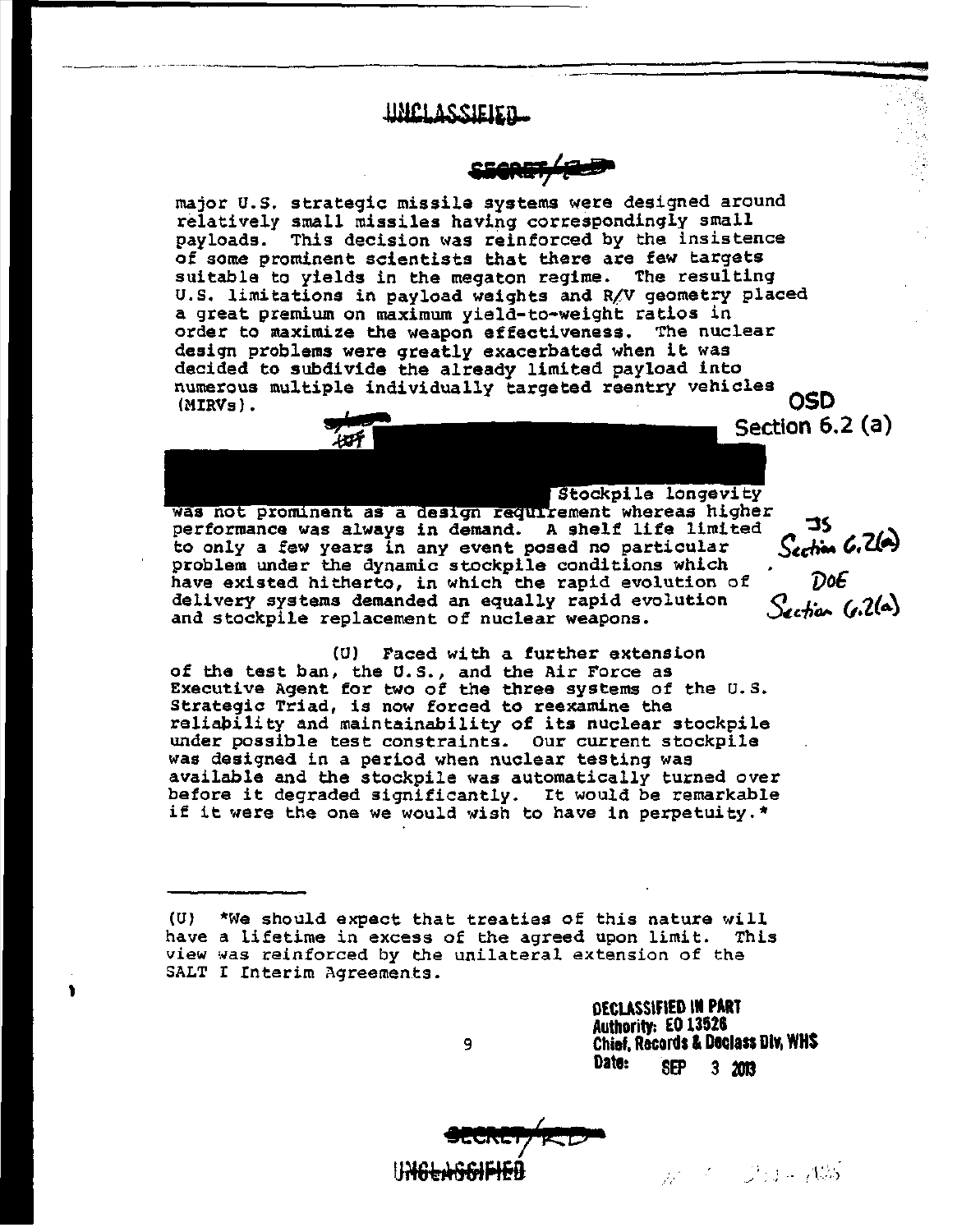OSD Section 6.2 (a)

 $\sim$  .

Ŷ.

į 1972年

.<br>T

 $\frac{\epsilon}{P}$ 

, *t*  i f  $\ddot{\epsilon}$ 

スング・ビック

DECLASSIFIED IN PART<br>Authority: EO 13526 Chief, Records & Declass Div, WHS<br>Date: SEP ~ 3 2013

 $(U)$  To determine the influence of these further test constraints on the balance of strategic nuclear forces, we must first explore the existing and potential asymmetries between the U.S. and USSR status and related options.

fEe **K! i /F 1E15:",** 

. The Impact of Test Constraints (U)

DoE  $S$ ection  $6.26$ 

#### The details of the problems will be

forthcoming in time from the DOE Stockpile Surveillance Programs For any individual problem, the solution and its confirmation will involve the following logic

. " .', .... Experience has taught us that it is literally impossible to control materials and workmanship quality and standards, or even specifications and working drawings, over an extended period of time. Further, sound, virtually irresistible reasons will be advanced for "improvements" to exploit materials advances, new theoretical understanding (e.g.,3-dimensional hydrodynamic codes), etc.; and the old hands, with the wisdom of test experience to know that these changes must be rejected, will have retired. Thus, it is practically impossible to rebuild a warhead once it has been out of production for some period of time.

10

**&EOAIT5 (** fEEl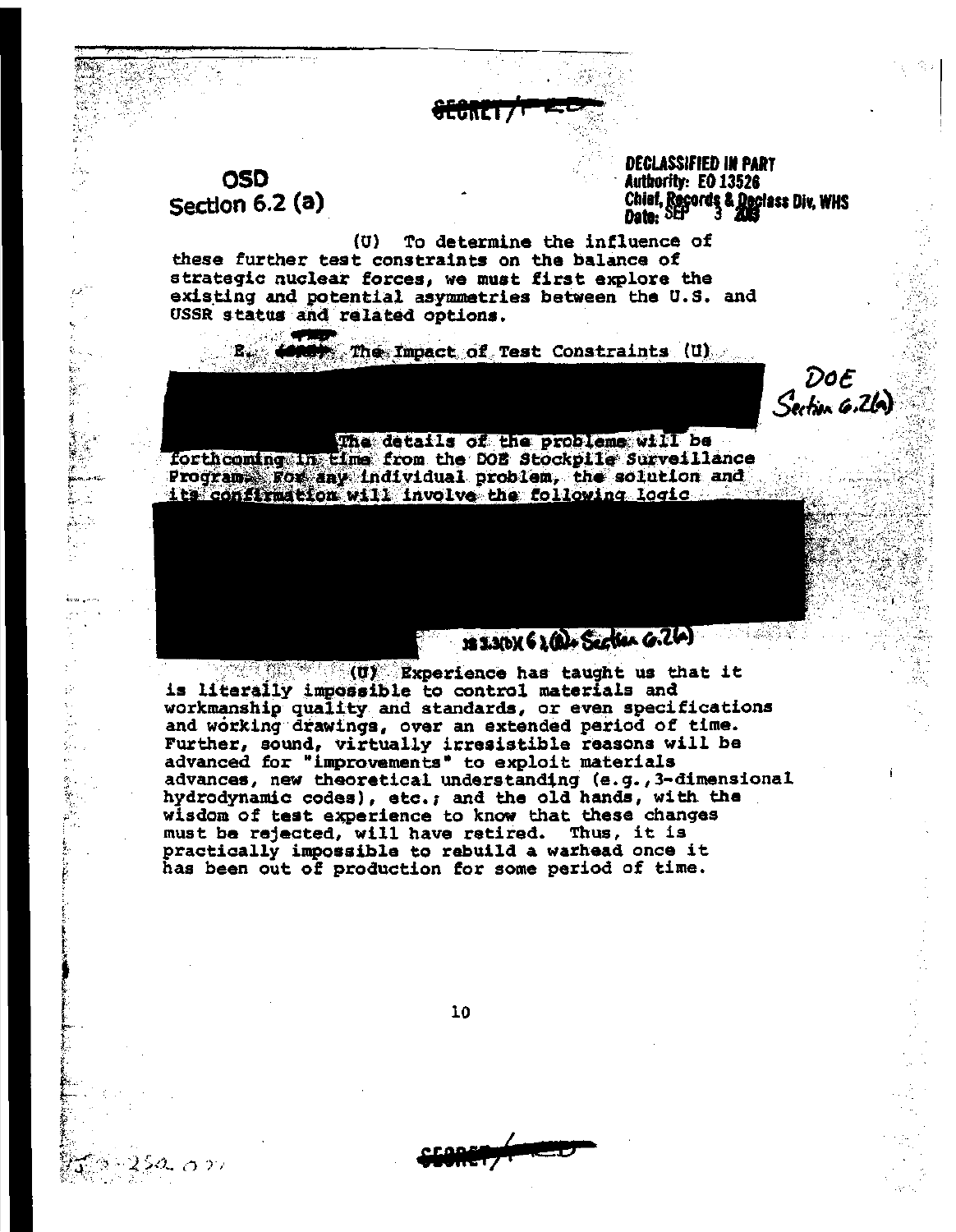SEORE<sup>+</sup>

 $153.3(b)(2)$   $(b) +$  Section (s. 2(a) 050 3.3(b)(2) $(b)(2)$ VoE, 1e,~~ ~;Z(lJ~;~ *.* OSD

Ť

Section  $6.2$  (a)



(U) As the allowed upper yield limit is reduced, there is thus a progressive reduction in ability *to* test, maintain, and verify the reliability of the *a.s.* nuclear stockpile. Table I depicts an approximate schedule of that progressive reduction in ability.

 $\mathcal{D}$ o $\mathcal{E}$ Section G. 2(a)

ability.<br>of the testing constraints and possible oversight of of the testing constraints and possible oversignt of<br>important failure modes, it is important to recognize that the U.S. strategic nuclear stockpile is constituted

> DECLASSIFIED IN PART Authority: EO 13526 Chief, Records & Declass Div, WHS SEP 3 2013

11

 $\mathsf{SE9REF}/\mathsf{E}\mathcal{D}$ 

 $\mathscr{A} \triangleq \mathscr{A} \triangleq \mathscr{A} \triangleq \mathscr{A} \triangleq \mathscr{A}$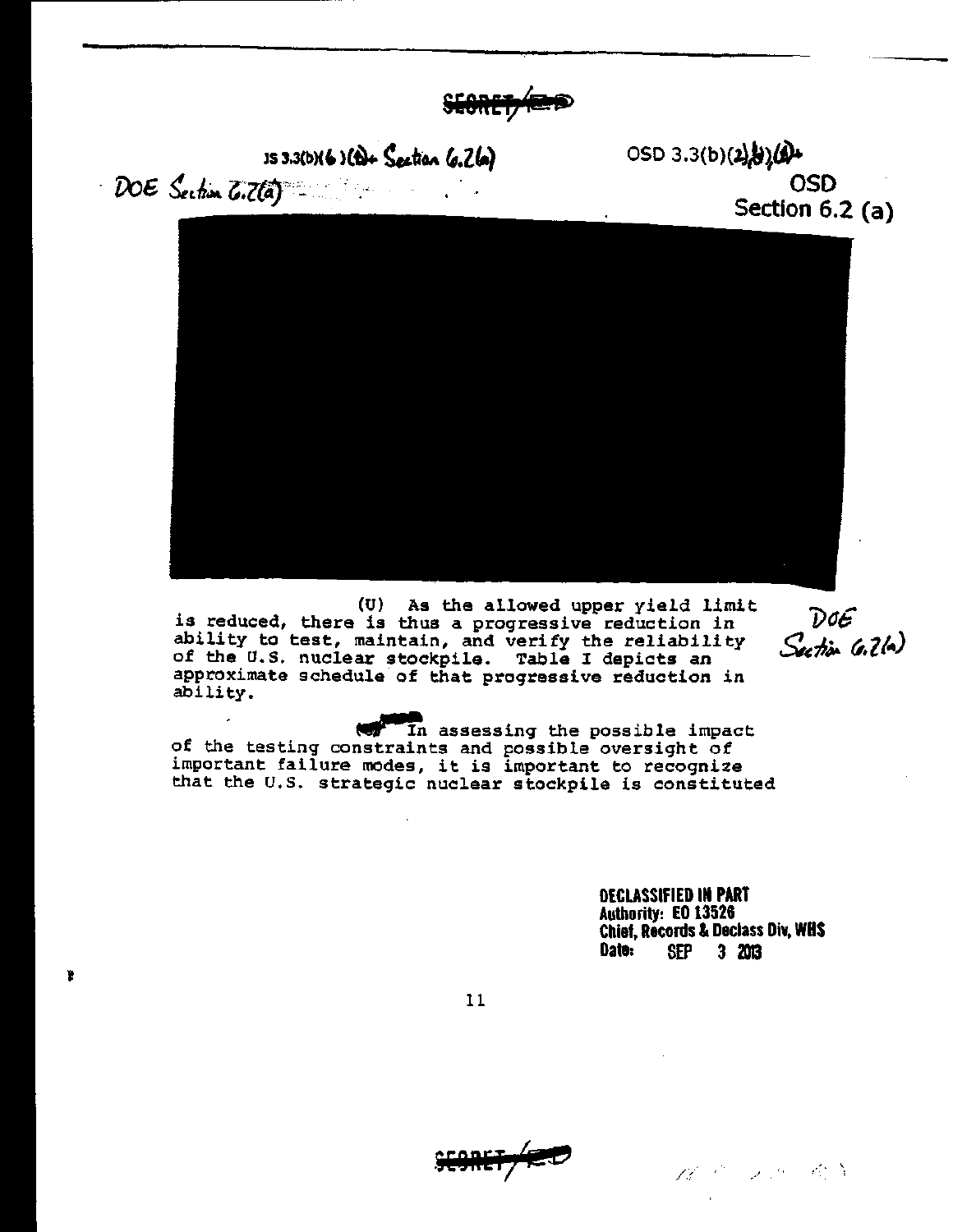

 $\sim$   $\sim$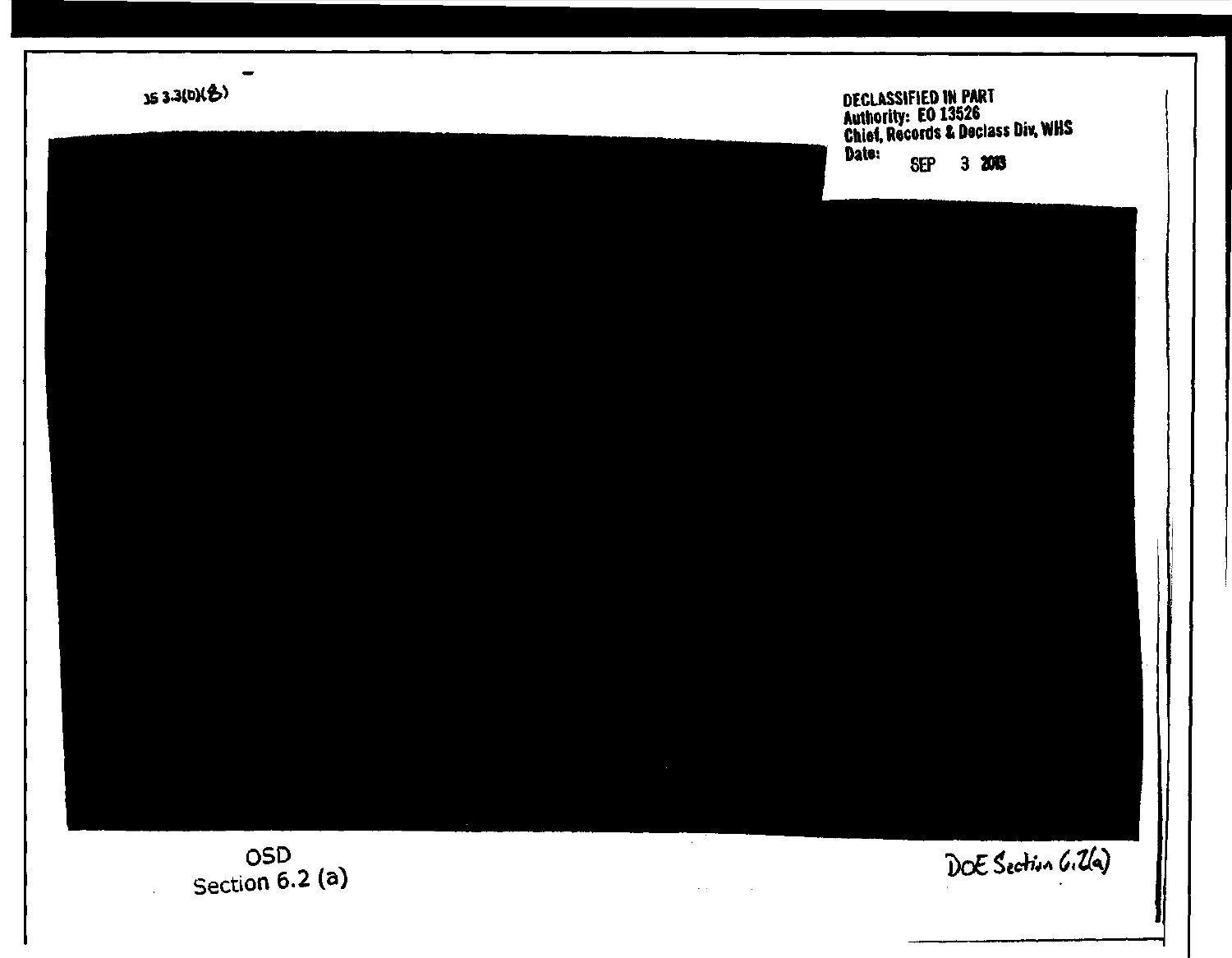

 $F$ .  $(U)$ The Basic U.S./USSR Asymmetries (U)

 $(\mathbf{U})$ In attempting to assess the impact of a CTB on the relative status of the U.S. vs USSR strategic nuclear forces, it is important to weigh the effects of several ineradicable asymmetries, most of which favor the Soviet Union:

- Large missile payloads  $\bullet$
- Design conservatism g.
- \* Multiplicity of delivery systems types
- s Unequivocal government control
- **9** Secrecy of clandestine operations

DOE<br>Section GiZla)  $153.3(b)$  6  $(6) +$  Section 6. Zla)

**DECLASSIFIED IN PART** Authority: EO 13526 Chief, Records & Declass Div, WHS Date: SEP 3 2013

OSD Section  $6.2$  (a)

OSD 3.3(b)(2)(b)(8)

**PONSIBILIT** 

 $13$ 

 $75^{\circ}$  . The mag  $63$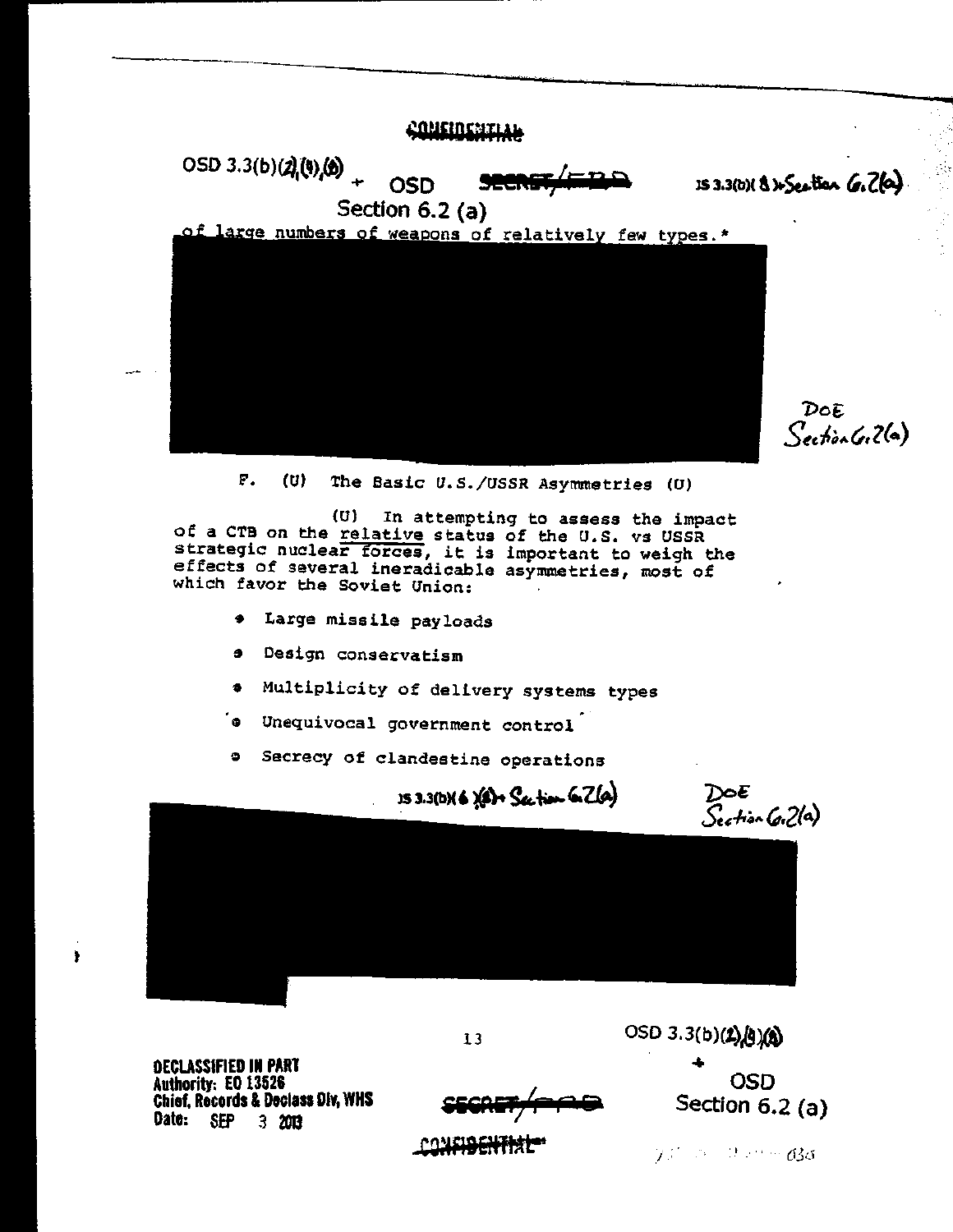Page determined to be Unclassified Reviewed Chief, RDD, WHS lAW £0 13526. Sedi 3  $\frac{1}{2}$ Date: SEP J OUN

This section addresses these asymmetries and their influence on the CTB issues.

(U) By contrast with the small, lowpayload and highly-sophisticated delivery systems of the US, the Soviet Union has from the beginning concentrated upon very large payload systems. For example, even the new generation of "small" Soviet ICBMs have payloads several times that of the US MINUTEMAN III, and are themselves dwarfed by the Soviet 5S-9 payload of 13,000 pounds.

(U) The low payload of MINUTEMAN dictated the use of advanced technology not only in the warhead but also in the guidance system. In particular, the missile designers were driven to the most sophisticated solid state electronics and one of the most advanced microminiaturized general-purpose computers. only later were the extreme vulnerabilities to nuclear weapons effects of these advanced electronic systems discovered and corrected. The lesson here is one that has been brought home many times to weapons designers: It is humanly impossible to anticipate all of the possible failure modes of a complex system. To discover and eradicate these we must give nature full opportunity to exhibit them. This is what testing is all about. This is what testing is all about.

(U) Thus, while the early US decisions to develop strategic missiles having relatively small payloads had the advantage of saving large deployment costs for slightly increased development costs, the<br>resulting low payloads coupled with high-performance requirements severely limited the accommodation of such<br>lower-priority features as stockpile longevity. By lower-priority features as stockpile longevity. contrast, with the degree of design flexibility allowed by the large Soviet payloads, there would be little motivation not to emphasize design conservatism for stockpile weapons--low-risk technology well back from the leading edge, less ambitious yield-to-weight ratios, ruggedized construction, redundancy, etc.--in short, the same kind of design philosophy which we see in virtually all Soviet military systems.

(0) Another aspect of Soviet conservatism is evident in their multiplicity of missile types and large deployment numbers. The continual parade of missile types--tha 55 7, 9, II, 13, 16, 17, 18, 19, and

14

## **UNCLASSIF1ED**

 $75 - 25 - 03$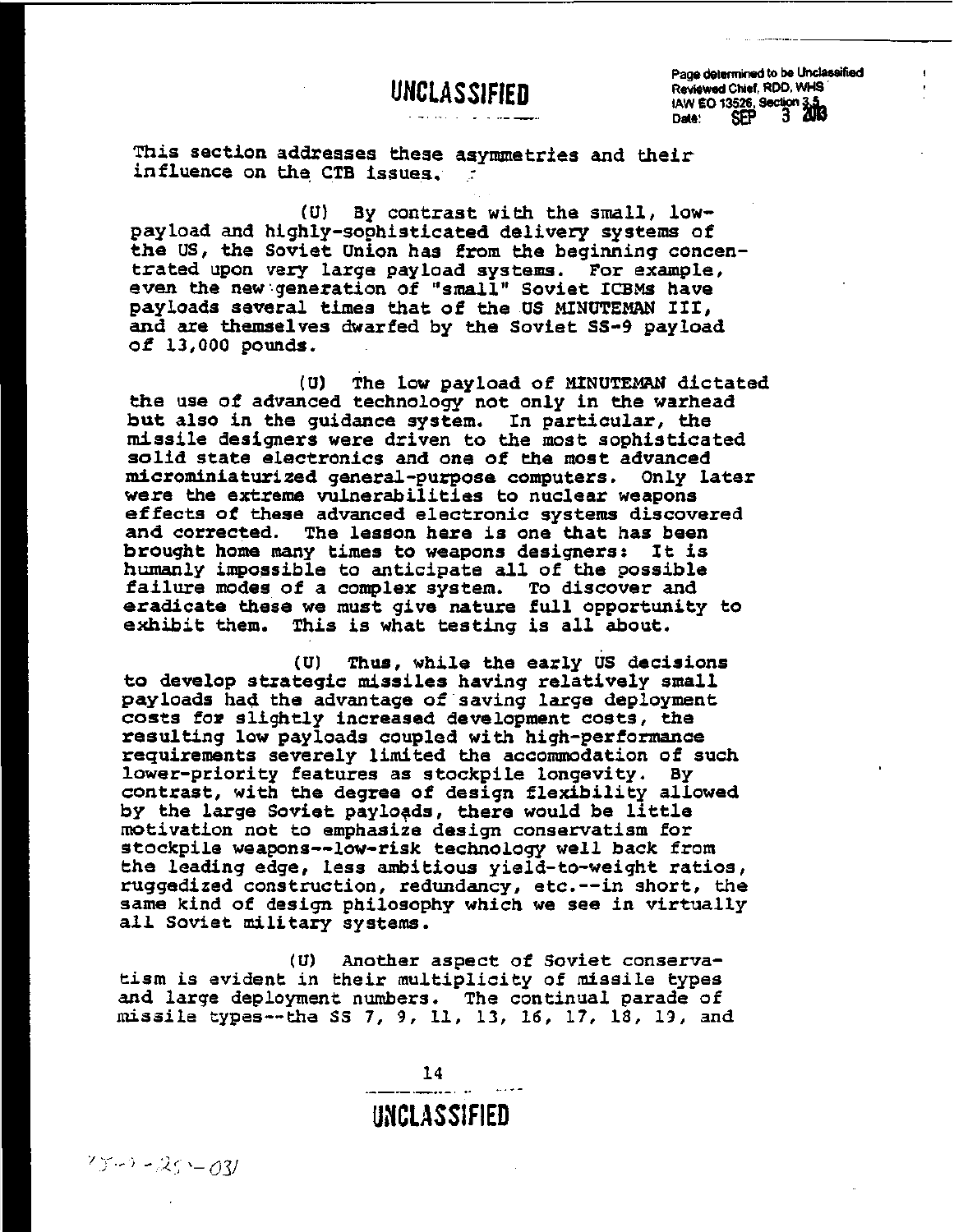$\frac{p_{\text{age}}}{p_{\text{deformed}}}\times p_{\text{deformed}}$ Reviewed Chief, RDD, WHS lAW EO 13526. Section 3.5 Date: SEP 3 *<sup>2013</sup>*

still more under development, to mention only land-based systems--rather dwarfs the US MINUTEMAN I, II and III family. The significance of such diversity is that if any single strategic missile system should have to stand down--say, because of a belatedly-discovered warhead defect--the impact on the total strategic inventory would loom small for the USSR hut large for the U.S.

(0) Turning to the maintenance of active weapons development laboratories and the corps of experts needed to cope with any stockpile problems that arise, again the totalitarian Soviet system would have much less difficulty than the U.S. A case in point is the congressional requirement to "maintain a readiness to test in the atmosphere," which our JCS insisted upon as one of four safeguards to the LTB treaty: This requirement was funded only for the first few years, and has since quietly. faded into oblivion. The Panel fully expects the most knowledgeable and imaginative weapons scientists to turn their attention to more valued pur-<br>suits as soon as *U.S. leaders,* through their words and actions, imply that nuclear weapons are no longer important to the U.S. By contrast, of course, the Soviet leaders can enforce their will and determination not only in matters of government policy but even as to specifying who will work on what.

CO) The Soviets also have an exploitable advantage in their absolute control of the news media and the access to information. In particular, they can (and do) conduct nuclear tests clandestinely and without any public announcement or discussion.

(U) Finally, there is an asymmetry propagated in some circles of the US that our science in general, and weaponry in particular, is highly sophisticated and well-advanced over that of the Soviets. We see no reason to think that the Soviets are any better or worse than the US in nuclear weapons technology. It is certainly true that our ability to assess this statement with any accuracy ended with the ban on atmospheric testing in 1963, 15 years ago.

(U) The relevance of these asymmetries *to* a eTB lies first in the sensitivity of stockpile 9roblems *to* design philosophy and constraints; second, in the ability to correct stockpile deficiencies as

UNCLASSIFIEIT ... ;'~;.' .:.:~~ -.:.: .. ~: ."- --;- "" .' ,:

つ落 ベッコド やめ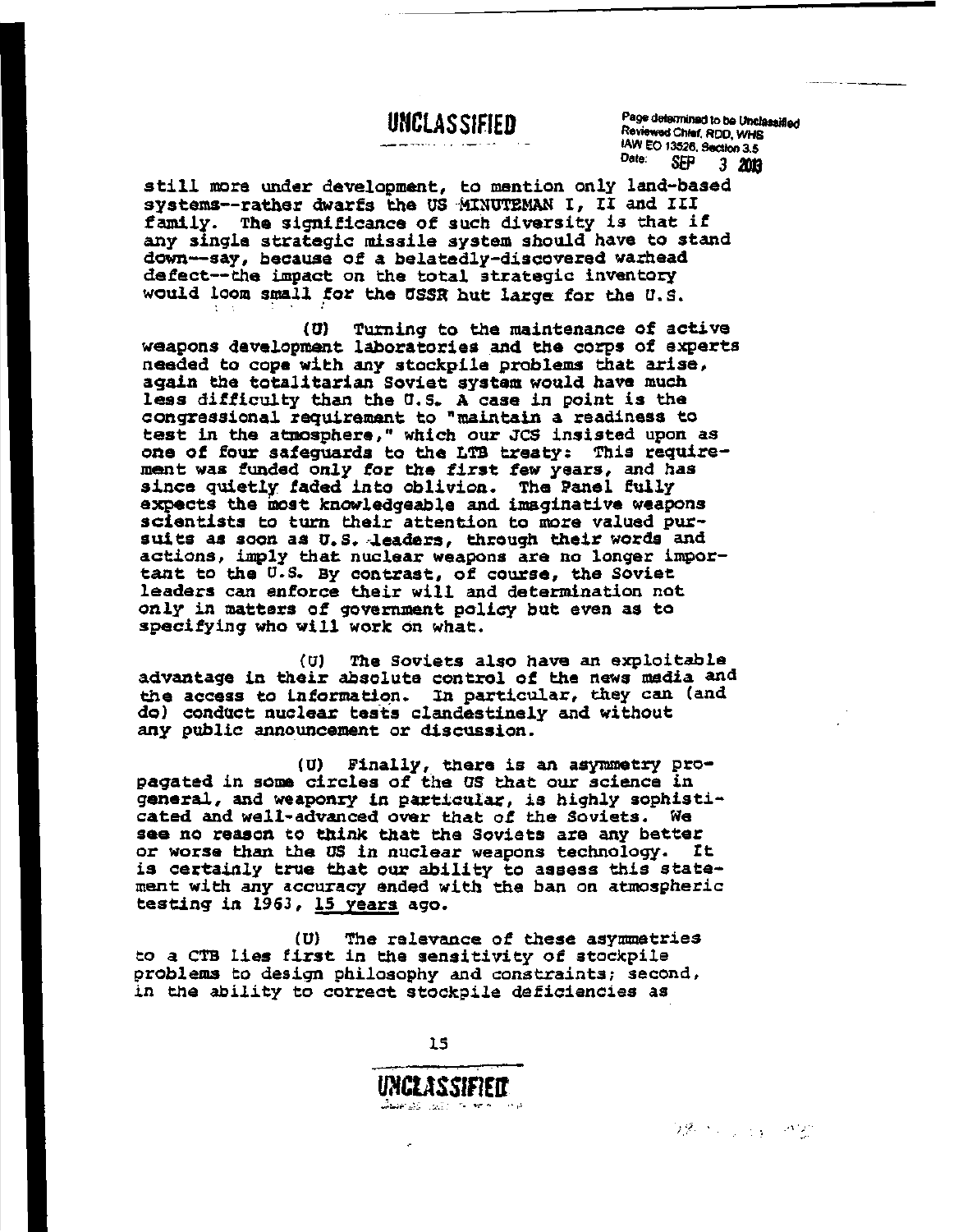# UNCLASS<sub>i</sub>fied

DECLASSIFIED IN FULL Authority: EO 13526 Chief. Records & Decless Div, WHS<br>Date: SEP 3 2013 Date: SEP 3 2013

they are discovered; and, third, in the need and availability of tests in maintaininq and assuring stockpile  $reliability.$ 

(U) There is strong reason to worry that the frequent and diverse problems that have shown up historically in us stockpile weapons--of which many have required testing to eradicate, or to ensure that they have been eradicated--have not totally exhausted our design oversights or even plain blunders. Moreover, comparison of the Soviet design philosophy and their freedom from the inhibiting constraints of low-payload delivery vehicles make it appear highly likely that the Soviet stockpile has been designed with much greater attention and priority to long shelf-life.

(U) In these considerations, the inescapable question arises: But surely the Soviet designers have also made some important oversights; aren't they in the same boat?

(U) While certainly agreeing that Soviet designers are no better than ours, they nevertheless are not in the same boat. Again, the underlying logic requires a careful exposition and comparison of the actual constraints on testing which a CTB would impose upon the U.S. and the USSR, to which we now turn.

G. **to y** Nuclear Test Detectability (U)

(U) Under a prospective reduction of the permissible yield (currently < 150 KT) allowed for underground nuclear tests, the question of uniform compliance with treaty limitations becomes increasingly important. The issue here revolves around another asymmetry; namely, the nepessary openness and public transparency of U.S. testing, contrasted with' the secretiveness and impenetrability of the Soviet test program. In short, the technical capability for the USSR to. conduct clandestine tests provide a consequent asymmetric disadvantage to the U.S.

(U) We have previously explored the question of the need for nuclear testing by the U.S. to assure the reliability of our stockpile. Ne now concern ourselves with the question of what level of yield could be so tested in the soviet union as to fall below the threshold of detection/identification by us national means under various circumstances.

 $\frac{16}{100}$ 

**UNCUS SIFtED** 

 $75-31.033$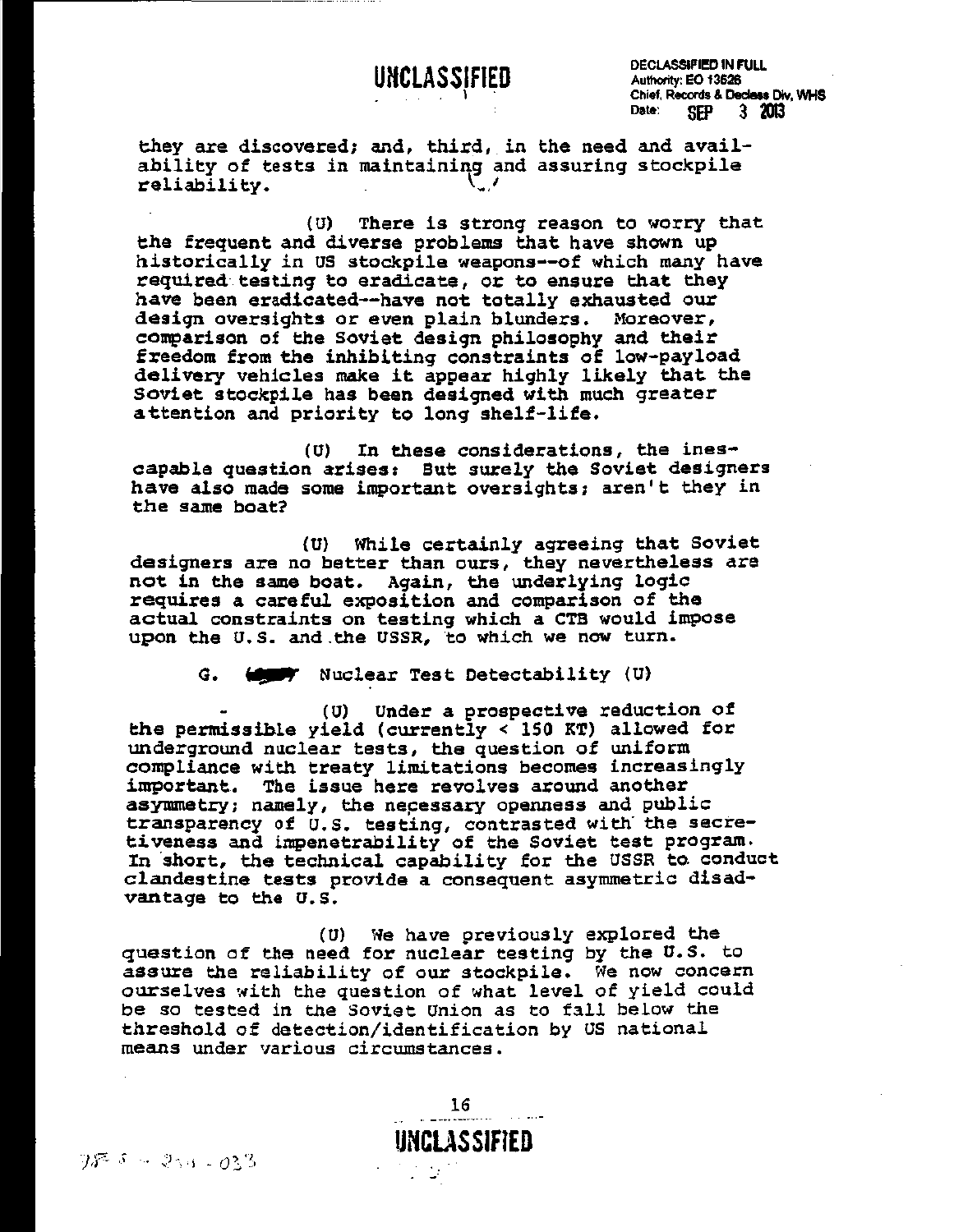**DECLASSIFIED IN PART** Authority: EO 13526 Chief, Records & Declass Div, WHS 3 2013 Dato: **SEP** 

The tests which produce for a (U) given yield the least-detectable signatures outside the Soviet border are those conducted underground (or in deep space). It has been well established by an extensive experimental and theoretical program in the US that the magnitude of the long-range seismic signal produced by an underground explosion can be reduced from the closely-coupled-in-hard-rock value by a factor of at least 10 (in the seismically-estimated yield) simply by adroit selection of the natural medium in which the explosion is carried out.

 $\epsilon$ eodèr l $\square$ 



 $17$ 

 $\sqrt{2}$ <u>EUniversity</u>

 $153.3(b)(2) + S$ ection  $6.2(a)$ 

サルーフラードン

OSD 3.3(b)(2)(b)+ OSD Section 6.2 (a)

İ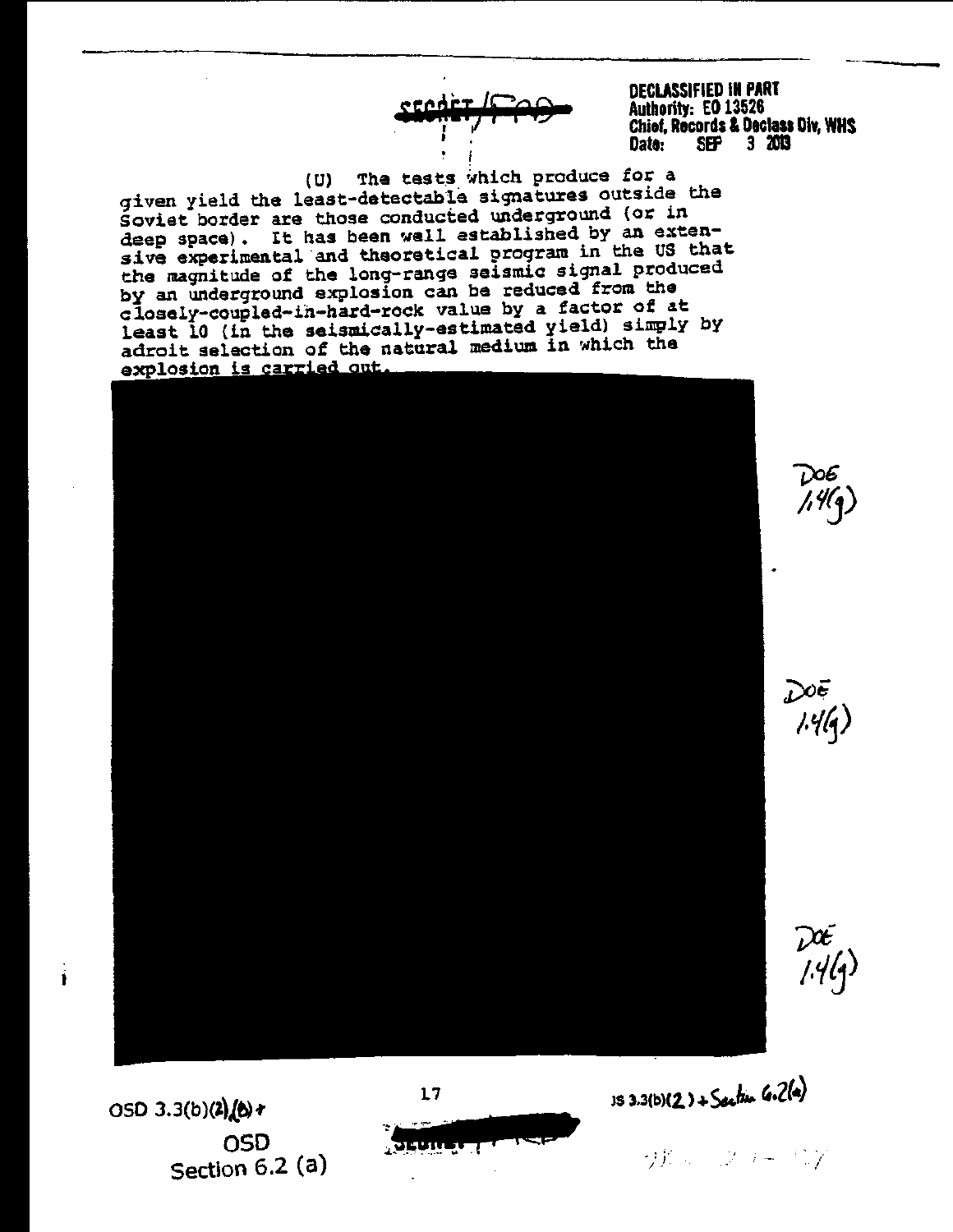$OSD 3.3(b)(i)(2)$ 

lS 3.3(b)( 2.J



(U) Still another method of concealment is to test in a seismically active region, allowing a genuine earthquake to trigger the explosion, thus submerging the signal in the earthquake event. Although recent u.s. advances in seismic technology, particularly the development of seismic arrays, have greatly improved the detection sensitivity toward seismic disturbances, the numbers of natural earthquake events increase rapidly at these lower seismic intensities so that the extraction and identification of signals submerged in the natural noise background is a problem still largely unsolved.



lS 3.3(b)C')+  $\mathcal{S}_{\text{action}}$   $\mathcal{C}_{\text{c}}$   $2\mathcal{C}_{\text{c}}$  OSD 3.3(b)( $\frac{q}{q}$ (b) + 050 Section 6.2 (a) 18

 $DOE$  /  $Hg$ ) +<br>Section (oil (a)

DECLASSIFIED IN PART Authority: EO 13526 Chief, Records & Declass Div, WHS<br>Date: SEP 3 2003 SEP 3 2013

<del>SECRET/MED</del>

784 - 256 - 23 T

Í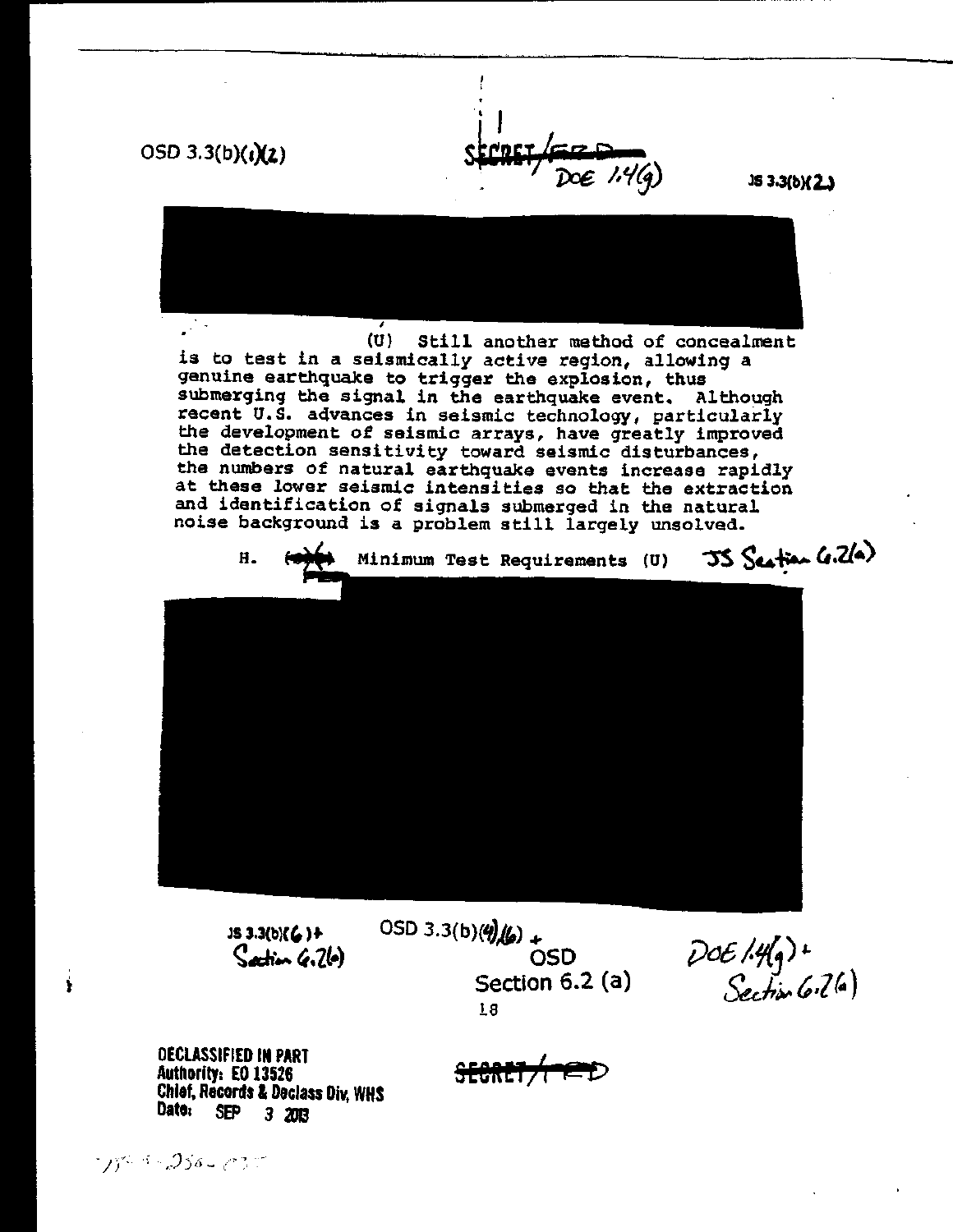

(U) The Panel arriving at an acceptable yield limit, the Air Force stand fast on two principles:

- (1) U.S. tests must be permitted up to yields adequate to assure maintenance of U.S. stockpile reliability; and
- $(2)$   $\,$  U.S. tests must be permitted to the maximum yields· which the Soviets might test under conditions which would defeat detection/identification by u.s. national means.

DECLASSIFIED IN PART Authority: EO 13526 Authority: EO 13324<br>Chief, Records & Declass Div, WHS<br>Date: SEP 3. 2013

19

t

<u>crogT</u>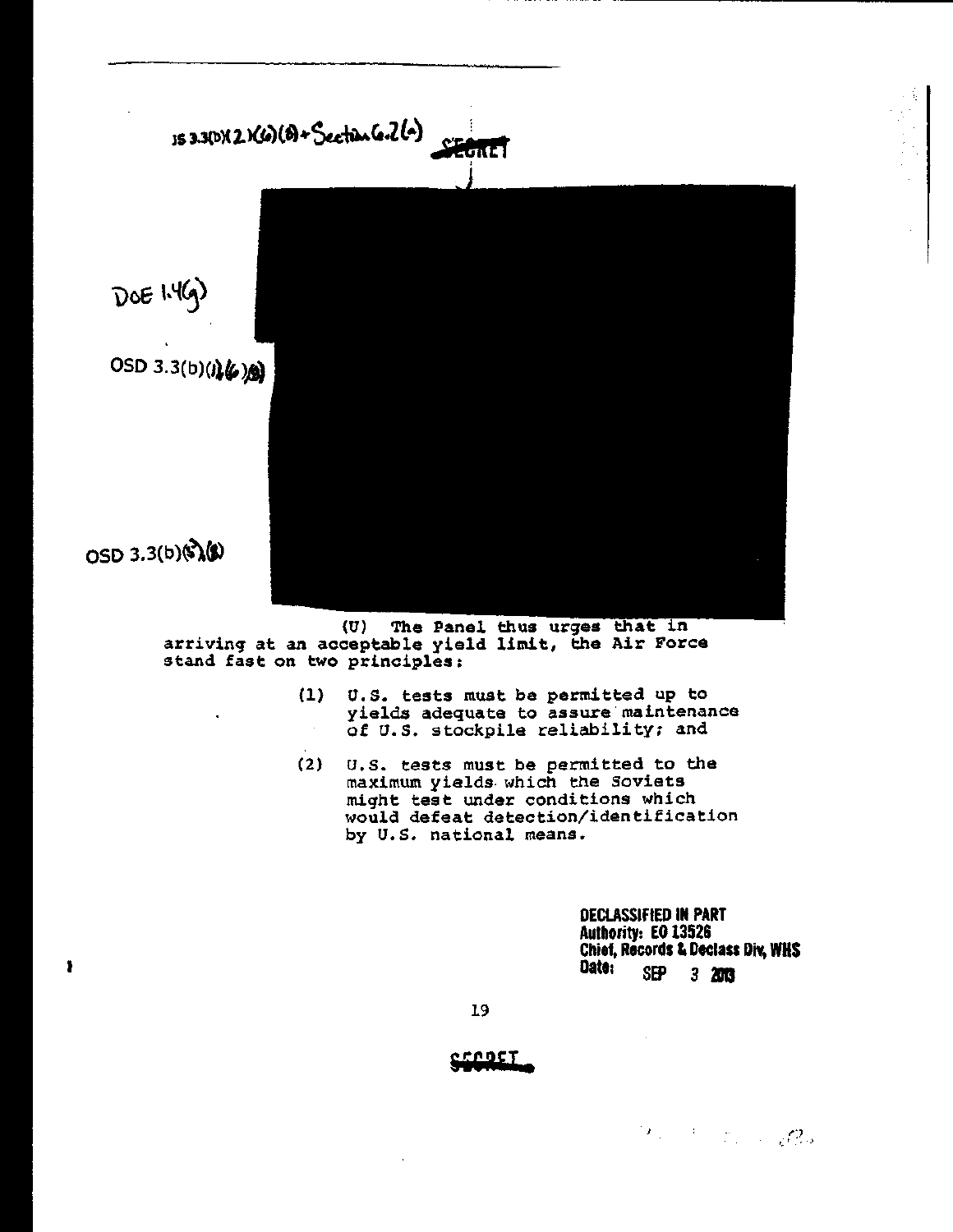$153.3(b)(6)(b) + 5$ extra  $6.26$ 

(4) From our brief considerations, the Panel concludes that both of these principles lead to about the same yield range, namely, some tens of kilotons.

 $\omega\varepsilon$  $S$ action  $G(26)$ 

OSD Section 6.2 (a)

(U) The Panel emphasizes that, whatever treaty limits might be established, it is imperative that the U.S. not place further <u>unilateral</u> restrictions on the actual test yield *allowed.* A serious asymmetry disadvantage could occur if the U.s. were to require disadvantage could occur if the U.S. were to require absolute assurance by the DOE Laboratories that no pre-shot underestimate of the yield could result in accidentally exceeding the treaty limit while the Soviets adopt a more flexible limit.

IV. (SRD) Conclusions (U)

(SAN) In view of the foregoing<br>considerations, the Panel concludes that:

(1) A total test ban on nuclear weapons testing is not consistent with maintaining high confidence in the U.S. nuclear stockpile. Some nuclear testing will be required.

 $153.3(b)(6)(9)$ 



(3) .Stockpile longevity was never a major design requirement whereas high performance was a very serious requirement (section III, *D).* 

20 <sup>I</sup>**SYRETj4<:t5** 

DECLASSifiED IN PART Authority: EO 13526 Chief, Records & Declass Diy. WHS Date: SEP 3 2013

 $15.0 \times 2.10 - 037$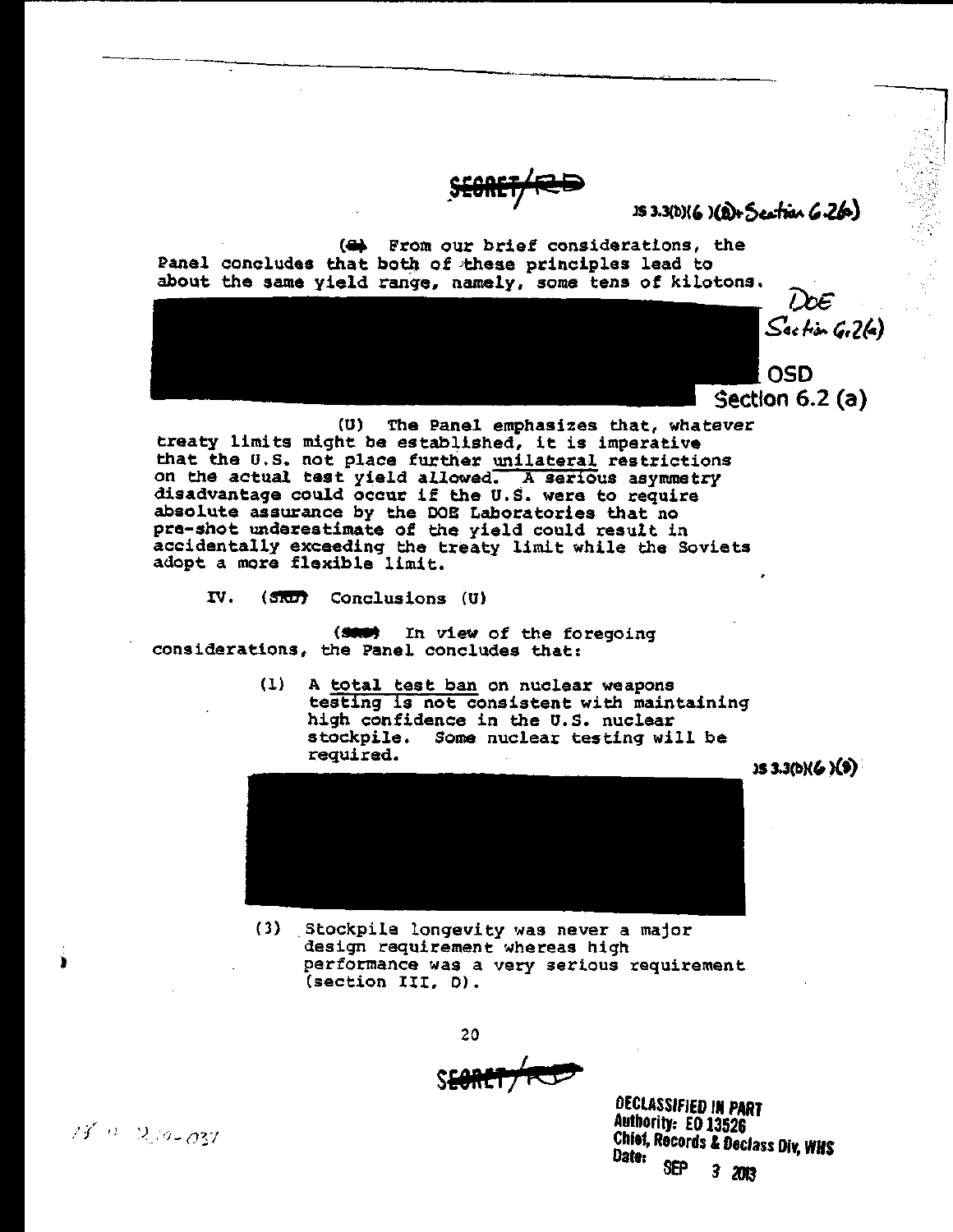

DECLASSIFIED IN PART Authority: EO 13526 Chief, Records & Declass DiY, WHS Date: SEP 3 2013

(4) The prospect of a Comprehensive Test Ban (CTB) should radically alter the historical priorities of the *u.s.* nuclear weapons development and test program which emphasized'nuclear performance. OSD 3.3(b)( $\chi$ (!)() Instead the program must place stronger emphasis on reliability, viability, and longevity of existing stockpile weapons (section III, B). IS3.3(b)( $\chi$ 



(8) Without an active weapons development and test program, there is doubt the requisite nuclear weapons expertise can be maintained to ferret out and correct deficiencies in stockpile weapons, much less sustain what has been the primary mission and purpose of the weapons development laboratories (section III, F).



 $DoE$ Section (0.24)

**JS 3.3(b){6 ){B}+** Section 6.2(a)

OSD Section 6.2 (a)



 $32.0001/120$   $1/6$   $1/3$   $-037$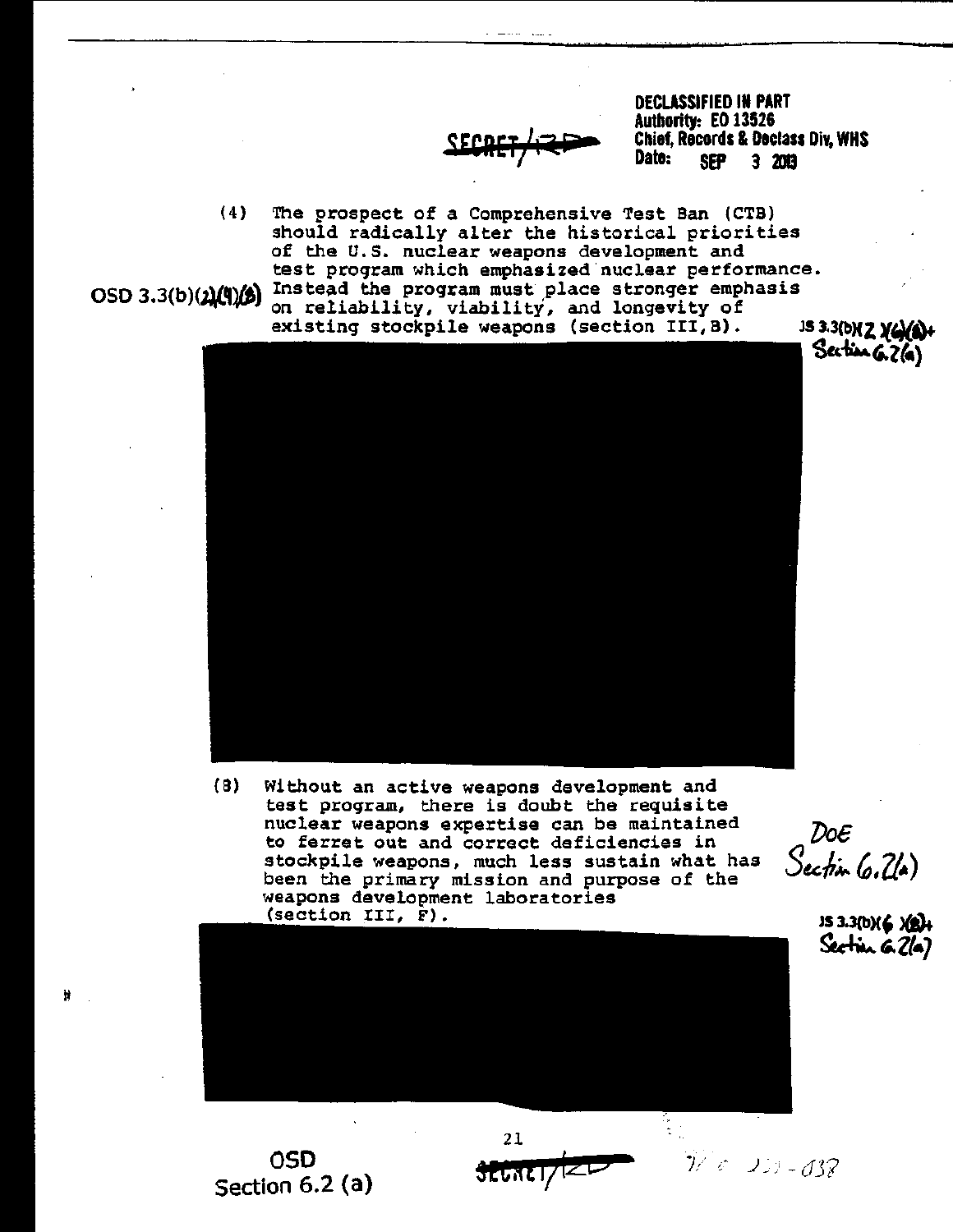

- (11) The Panel thus concludes that the Air Force should stand fast on the two principles that
	- , cr.S. tests must be permitted up to yields adequate to assure maintenance of *u.s.*  stockpile reliability; and



In addition to these conclusions, which (U) In addition to these conclusions, where related to the issues of stockpile reliability, the Panel wishes to note that there are other important reasons to continue nuclear testing which have not been dealt with in this report. Among these are the following:

- We will predictably need new weapons designs which don't exist in the current stockpile. Examples include
	- a stockpile. designed for longevity and "rebuildability"
	- change of criteria, e.g., one point nuclear safety, vulnerability issues, etc.
	- new weapon systems, e.g., the ALCM, earth penetrator, enhanced radiation weapons, etc.
	- new requirements for safety, survivability and security
	- control of collateral damage and special effects
	- conservation of Special Nuclear Materials

 $78 - 0 - 258 - 039$ 

22 **,.tR'I** 

DECLASSIFIED IN PART Authority: EO 13526 Chief, Records & Declass DiY, WHS Date: SEP 3.,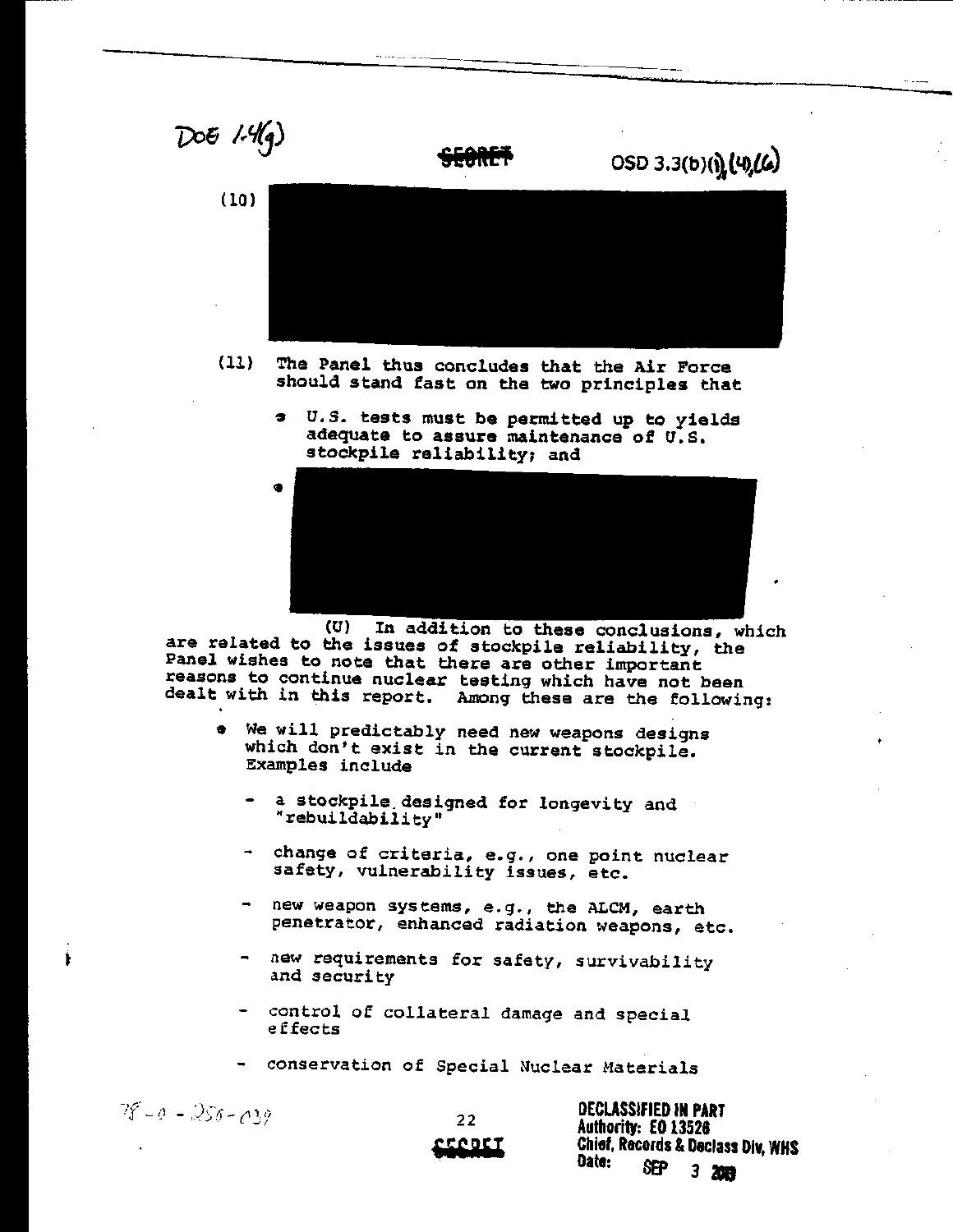- # Nuclear weapons effects tests will be required to confirm the hardness of current and future nuclear weapons systems to known nuclear effects and other effects not yet discovered.
- SUMMARY AND RECOMMENDATIONS (U)  $V_{\tau}$

and the components of the components of

(stip 'The Panel strongly believes that nuclear testing is required to ensure maintenance of reliability and confidence in the US nuclear stockpile. Any exten-<br>sion of the current Limited Test Ban Treaty must permit those experiments which do not allow the Soviets to accrue a decisive advantage. In particular

Zero nuclear yield is disastrous to the US since  $\bullet$ then we would be committed to no nuclear tasts whereas

 $153.3(b)(6)(a)$ Section 6.26)

 $(1)$ we require testing to support the stockpile,



 $D$ oE  $\mathcal{M}(q)$ 

IS 3.3(D)(6)(B)+ Section Co. 2(a)

**DECLASSIFIED IN PART** Authority: EO 13526 **Chief, Records & Declass Div. WHS** Date: SEP 3 2013

١

23

<u>ironc</u>

OSD 3.3(b)(1), [2) (4) (6) (b)+ **OSD** Section  $6.2$  (a)

Sp. 2012-098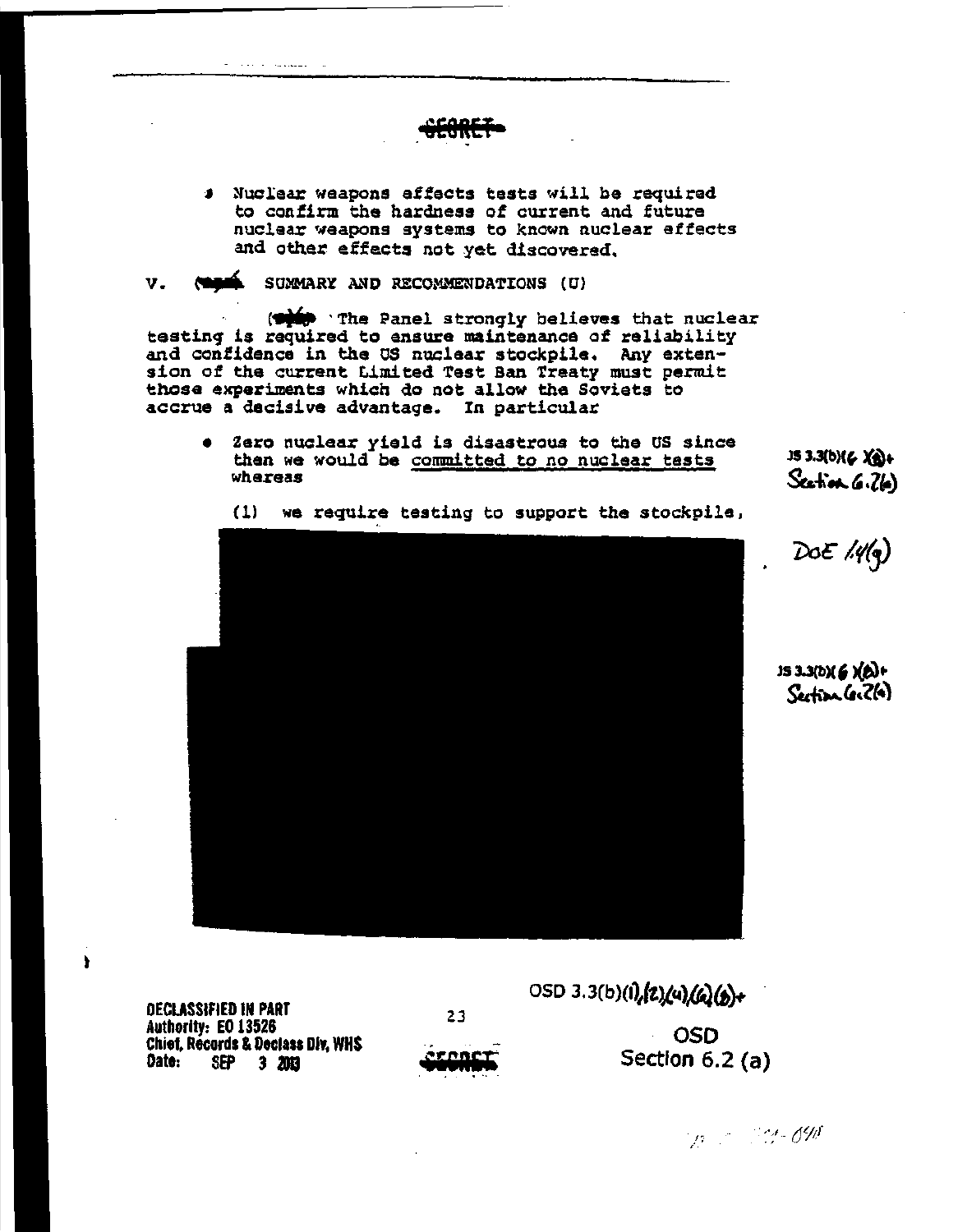**SFADEI** 

(4) The Panel thus recommends<br>that the Air Porce adopt the following position with respect to a possible extension of the LTB:

EQD

0SD 3.3(b)(2)(1)(2)+ Section  $6.2$  (a)



**DECLASSIFIED IN PART** Authority: EO 13526 Chief, Records & Declass Div, WHS<br>Date: SEP 3 2013

March (Karl **41** 

¥



153.30127, 600)+<br>Section 6.2(a)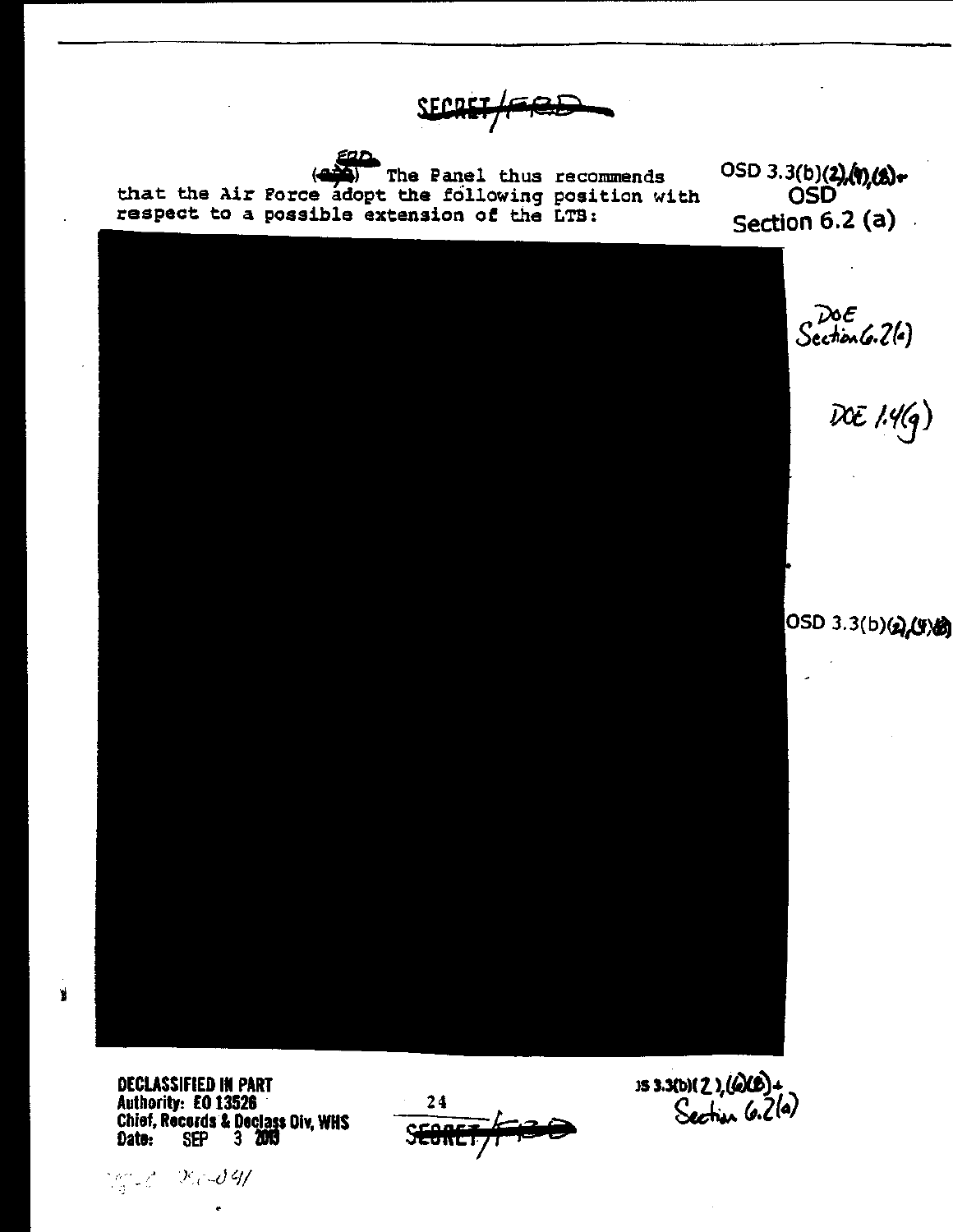-------------------------------

 $JS 3.3(b)(5')$ (@)

(U) In addition to the above position posture, the Panel recommends that the Air Force pursue the following further steps:

- (S) Sponsor a thorough review of the capability of US national means to detect/identify and quantify the yields of underground nuclear tests within the borders of the Soviet Union.
- (6) Thoroughly explore the issues of USSR/U.S. asymmetries including a review of all available intelligence data pertaining to Soviet nuclear design and testing.
- {7} Urge that the JCS communicate to the Department of Energy the military importance of placing
	- special design emphasis directed toward achieving confidence in stockpile items and maintaining a viable and reproducible rebuild capabili ty.

*(U)* The Panel is prepared to support the Force considers pertinent. In particular, we feel it is especially important to undertake, as soon as possible, the careful review of the current stockpile as discussed

> OECLASSIFIED IN PART Authority: EO 13526 Chief, Records & Declass Div, WHS<br>Date:<br> SEP 3 2013



 $\hat{\mathbf{z}}$ 

*I;--'* ,I \_ *,r,:* (/")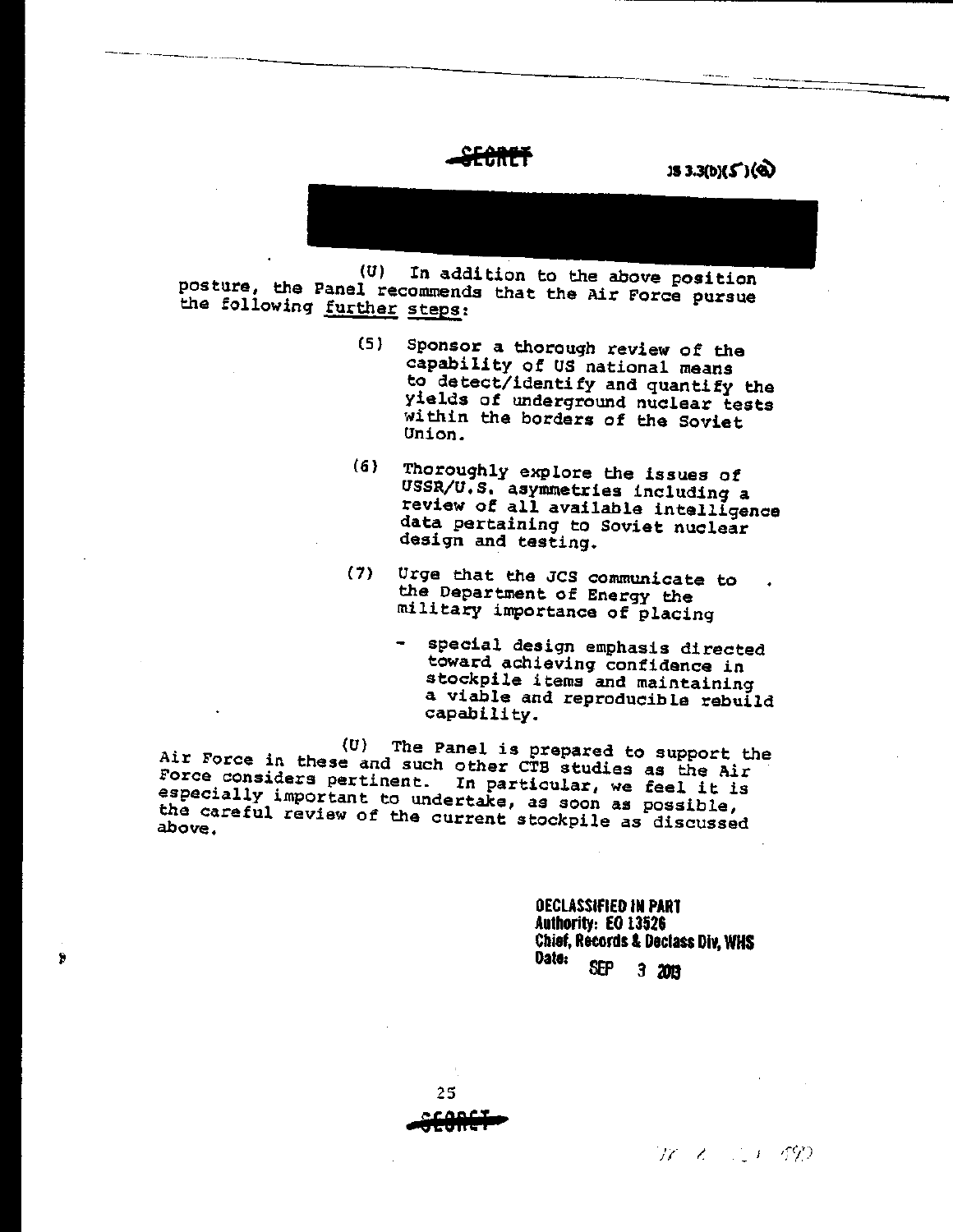Page determined to be Unclassified<br>Reviewed Chief, RDD, WHS<br>JAW EO 13526, Section 3.5<br>Date: encourante com  $\hat{\beta}_\bullet$ **SEP**  $32003$ t.

 $\bar{z}$ 

 $\bar{z}$ 

 $\mathbb{R}^2$ 

 $\ddot{\phantom{0}}$ 

 $\bar{1}$ 

 $\cdot$  $\bar{\mathcal{A}}$ L.

 $\ddot{\phantom{a}}$ 

 $\ddot{\phantom{0}}$ 

 $\bar{z}$ 

 $\bar{z}$ 

l,

 $\ddot{\phantom{a}}$ 

 $17 - 0.256 - 0.000$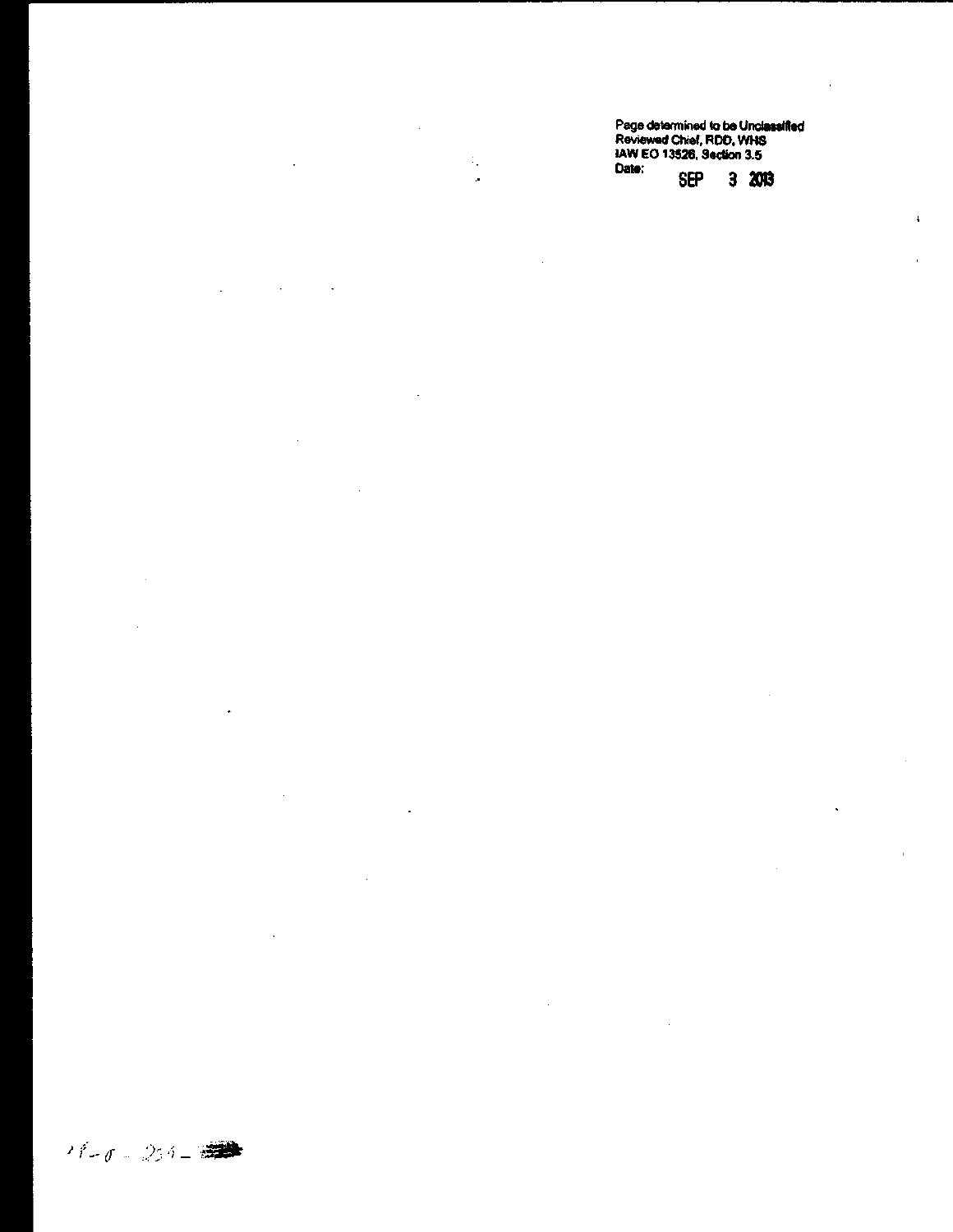

#### APPENDIX A

DECLASSIFIED IN FULL Authority: EO 13526<br>Chief, Records & Declass Div, WHS Date:<br>SEP  $3200$ 

#### STATEMENT ON THE IMPLICATIONS

 $\ddot{\phantom{a}}$ 

#### OF A

COMPREHENSIVE TEST BAN TREATY (U)

BY

DR. EDWARD TELLER

22 March 1978

 $A-1$ 

<u>conct</u>

Never a constitution **TARTAST AUTOMOBILE** 

78-10 20-043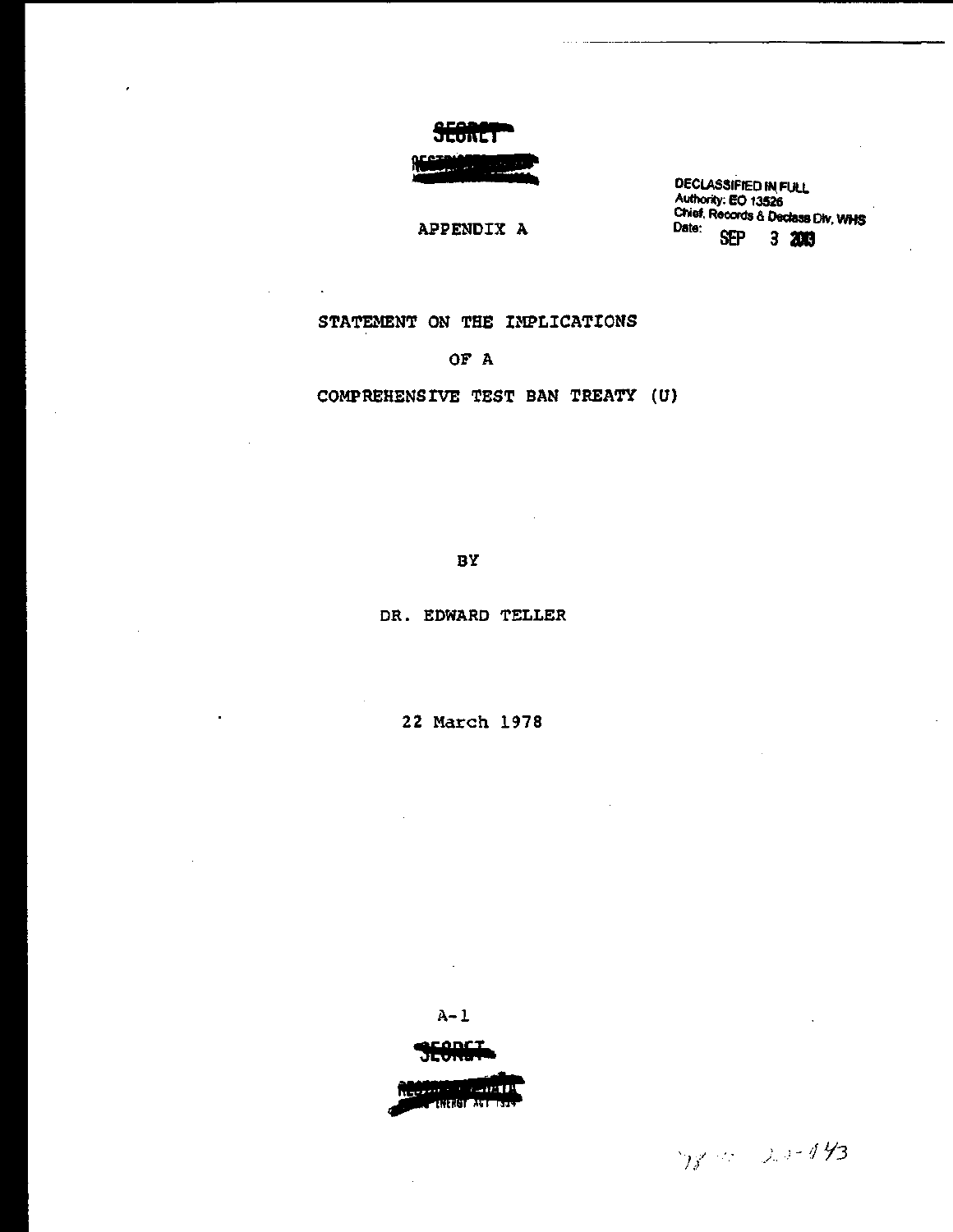## 6i9RET.

DECLASSIFIED IN PART Authority: EO 13526 Chief, Records & Daclass DiY, WMS Data: SEP 3 <sup>2013</sup>

"-

*AUNDI* The following are suggestions some of which may prove useful. No recommendations are included because recommendations would have to depend on developments which are as yet uncertain. Also the remarks are technical rather than political.

#### **ROP** Maintaining the Stockpile

The stockpile was created under constraints which emphasized progress rather than a long guaranteed lifetime of the stockpile items. In part, this was due to a spirit of innovation. In greater part this came about because of the need to obtain maximum results from a limited budget. Thus we had to try to get both flexibility and effectiveness from the lightest possible delivery system. Millions of dollars spent on the research saved billions in deployment. The affect, however, is that without testing, stockpiles begin to be obsolete in three years and *only* the most optimistic assumptions will count on a 20-year lifetime.

#### (U) Tactical Stockpile

Work on tactical explosives has not been emphasized. It is becoming clear that small defensive nuclear weapons with minimal colateral effects may be useful in the defense of NATO. Experience with such weapons is limited. A test ban may well freeze us in an inferior position.

### (0) Technological Leadership of the O,S.

This leadership has tended to erode. As evidenced by information on Russian military research budget, our advantage continues to erode. A test ban will not freeze the present position. Indeed in our free country a test treaty will be strictly observed. The same is not true in Russia. Thus the ban will restrict programs more in the us than in the Soviet Onion.

OSD 3.3(b)( $0.22(4)(6)$ 



#### **GM** Verification

Small tests can be performed without giving an identifiable seismic signal. Nonseismic methods of verification are dubious. A limit of 10 kilotons would make

 $\gamma_{\sigma}$  .  $\gamma_{\sigma}$  .  $\gamma_{\sigma}$  . The set of  $\theta$  is the contract of  $\theta$  is the contract of  $\theta$  . The set of  $\theta$  is the set of  $\theta$  is the set of  $\theta$  is the set of  $\theta$  is the set of  $\theta$  is the set of  $\theta$  is the set

×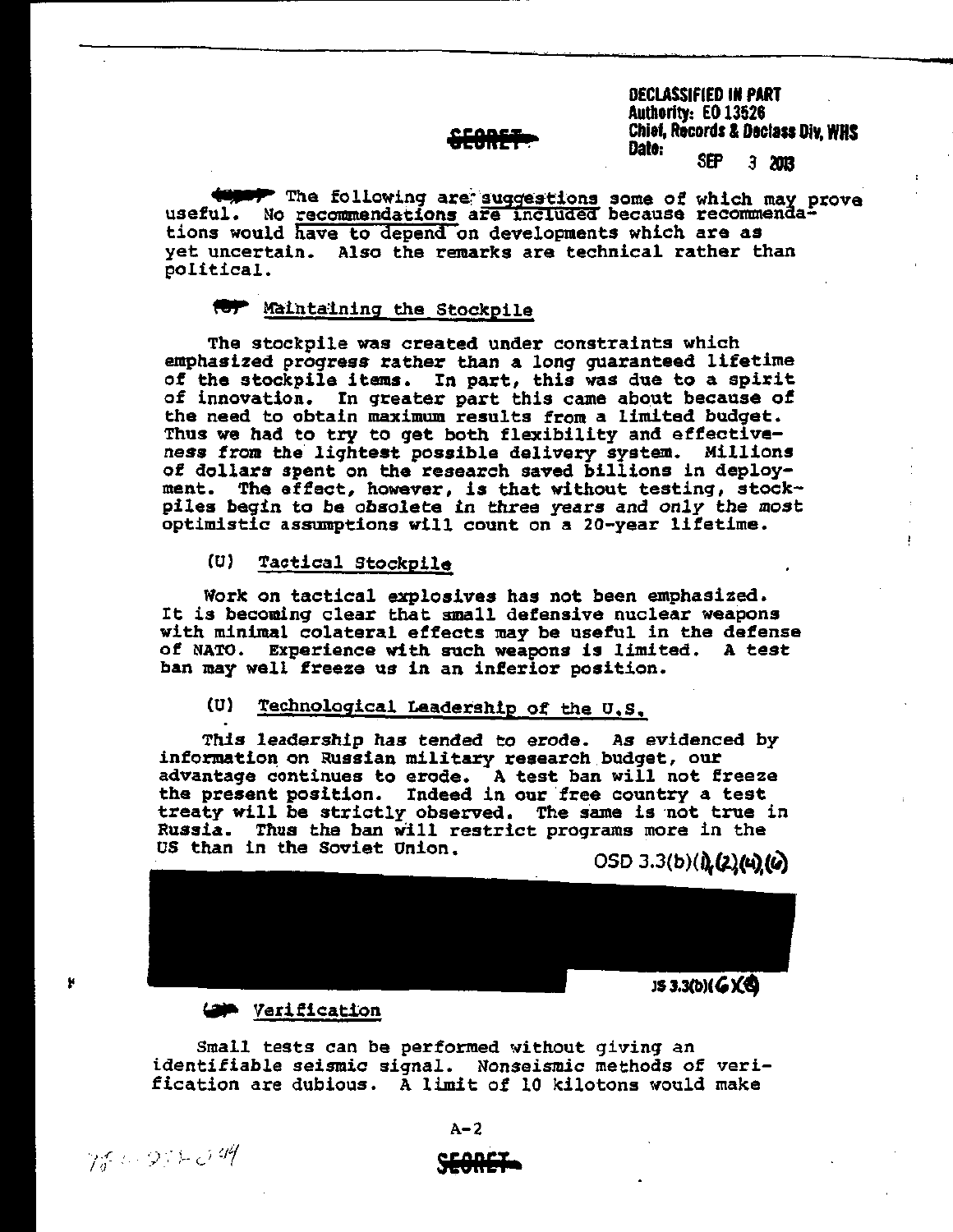sense in that the chances for verification of 10 kiloton explosions are considerably better.

**'EOft!l** 

#### Secrecy Concerning Seismic Verification

Misleading optimistic statements have been circulated about seismic verification. Classified material contradicts these optimistic statements. Release of classified material is needed if it is to have an influence.

#### Need for Tests

Tests are needed for stockpile maintenance, for improving<br>tactical weapons, and for keeping us informed about possible tactical weapons, and for keeping us informed about possible new developments. For the former two purposes, tests below new developments. For the former two purposes, the greatest part of the job.

### (U) Civil Defense  $OSD 3.3(b)(2, (g))$

A comprehensive test ban will favor the Russians to the point of making deterrence on our part unreliable. For this reason Civil Defense (on which the Russians are working vigorously) will become a necessity for the US. This is important because it is valid. It is also important because it would bring home to the decision-makers the danger of the comprehensive test ban.

(U) Two Laboratories .

The competition between Los Alamos and Lawrence Livermore Laboratory is beneficial. In case of a comprehensive test ban the benefits will increase. In case changes in stockpile become necessary or valuable, two different designs from<br>the two laboratories should be put into stockpile. The the two laboratories should be put into stockpile. confidence of the Russians that neither of these designs will work will necessarily be reduced.

#### (U) Contained Nuclear Experiments

Any experiment performed in a survivable container should be permitted because it should be classed as an experiment rather than as a test. In connections with institution such experiments are unavoidable. The inertial fusion such experiments are unavoidable. difference between these experiments and other confined experiments will be hard to define. It seems necessary to permit 3uch experiments irrespective of size, frequency, or purpose. The only condition should be definitive confinement as opposed to limits on yield, number, or purpose. In

DECLASSIFIED IN PART Authority: EO 13526 Chief, Records & Declass Div, WHS<br>Date: Perp 2002 SEP 3 2013

 $A - 3$ 

**&EOftET** 

 $15c - 223 \cdot 0.95$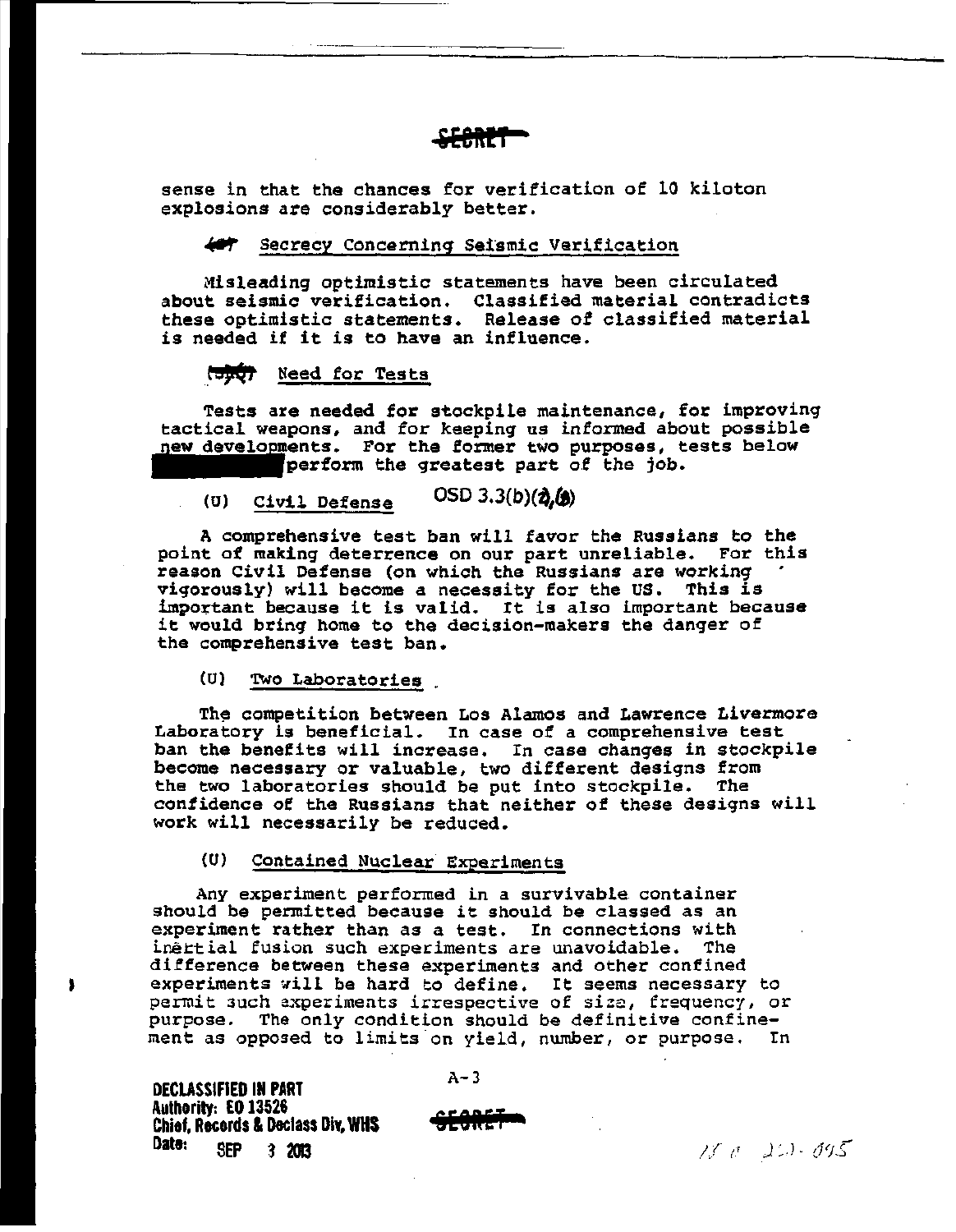case the Russians object, we should demand inspection of sites where we suspect that such experiments are going on inside Russia.

## (U) Plowshare or Peaceful Nuclear Explosives

We should explore the possibility to permit and in fact encourage nuclear explosions for peaceful purposes. One possibility is to introduce full cooperation by the Russian and American teams, the cooperation extending to all phases of the operation: that is cooperation in the construction, placement, observation, and use of explosives.<br>In the nonproliferation treaty negotiations, other countries demanded to obtain the benefits of Plowshare. The cooperation may be extended to other participating nations by establishing technical cooperation. We would obtain advantages of insight into nuclear explosive programs carried out abroad and we also could put the treaty on a basis that will appear equitable and conducive to peaceful cooperation.

 $A - 4$ 

### **UNCLASSIFIED**

Page determined to be Unclassified Reviewed Chief, ROD, WHS IAW EO 13828, Section 3.5 Date: SFP.  $320R$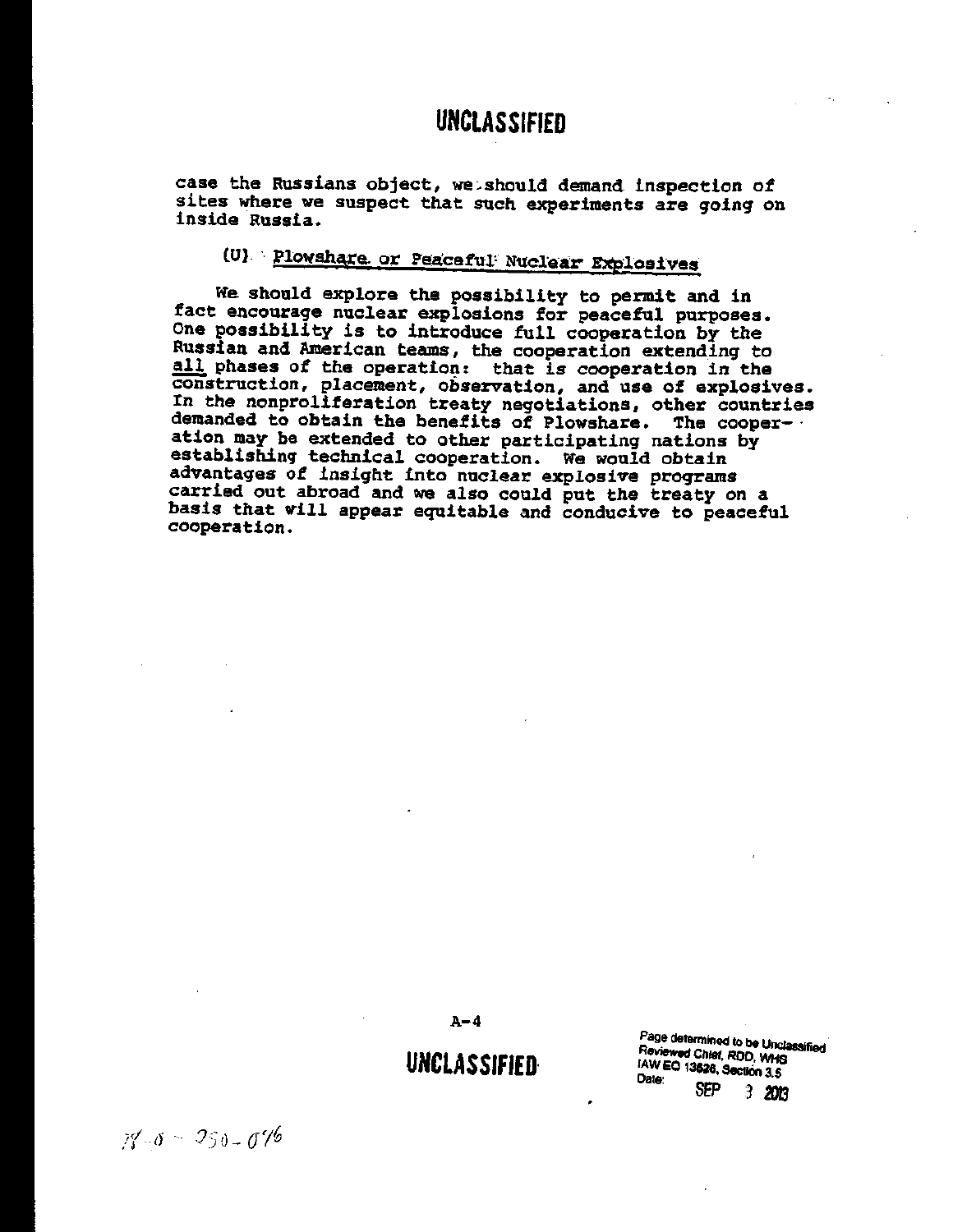#### APPSNDIX B

#### (U) TASK STATEMENT & MEETING AGENDA

#### TASK STATEMENT

SUBJECT: Comprehensive Test Ban

OBJECTIVES: The USAF Scientific Advisory Board (SAB) will examine the technical issues pertaining to a Comprehensive Test Ban on nuclear explosions and assess the impact on the nuclear weapons stockpile as relates to USAF systems. Specifically, as a first order of business, the SAB is asked to form a small panel, principally from outside, of DOE, to identify the key technical issues which should be examined and provide advice as to what, if any, more detailed review should be conducted by the panel. Such additional detailed review will be in the form of additional SAB CTB study tasks, to be approved.

The panel should provide a report by 31 March. Specific direction will be given subsequently if any further review is required.

GENERAL OFFICER PARTICIPANT: Major General James R. Brickel, Director of Concepts, Deputy Chief of Staff, Plans and Operations, HQ USAF

STEERING COMMITTEE APPROVAL: 1 March 1978

Page determined to be Unclassified Reviewed Chief, ROO, WHS lAW EO 13526. Section 3.5 Date: SEP 3 3JI3

 $B-1$ 

### **UNCLASSIFiED**

1 - *934 - 09*7.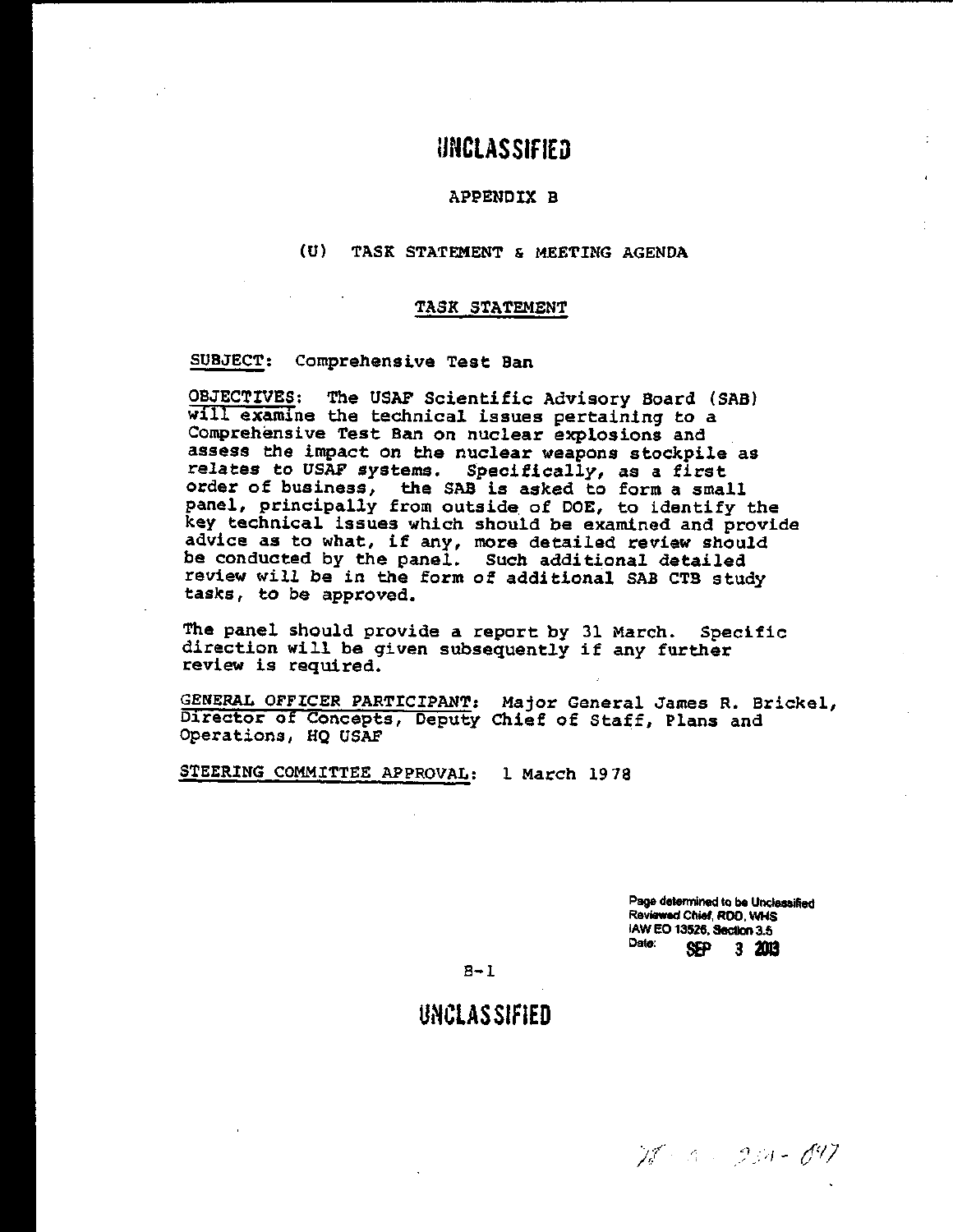#### AGENDA

|                  | Tuesday, 21 March                             |                                  |
|------------------|-----------------------------------------------|----------------------------------|
| 0900             | Opening Remarks                               | Dr. Charles McDonald             |
| 0930             | Thoughts on CTB                               | VADM Robert Monroe<br><b>DNA</b> |
| 1030             | <b>Break</b>                                  |                                  |
| 1045             | Panel Discussion                              |                                  |
| 1200             | Lunch                                         |                                  |
| 1300             | Thoughts on CTB                               | Maj Gen Jasper Welch<br>AF/SA    |
| 1400             | Panel Discussion                              |                                  |
| 1645             | Adjourn                                       |                                  |
| $1700 -$<br>1800 | Reception in Air Force Mess #1,<br>Room 4D859 |                                  |
|                  | Wednesday, 22 March                           |                                  |

0900 Executive Working Session

Dr. McDonald

 $1100$ Though ts on CTB Maj Gen Edward Giller (Ret)

- 1300 Executive Working Session
- 1530 Adjourn

This meeting will concern matters listed in Section 552b(c) of Title 5, United States Code, specifically subparagraph (I), and accordingly will be closed to the public.

AM Handysia

THADDEUS H. SANDFORD<br>Major, USAF Assistant Executive Secretary USAF Scientific Advisory Board

20 March 1978

 $B-2$ 

## **UNCLASSIFIED**

Page determined to be Unclassified Reviewed Chief, ROO, WHS lAW EO 13526, Section 3.5<br>Date: 6EP 3 2013

 $1.6820 - 0.078$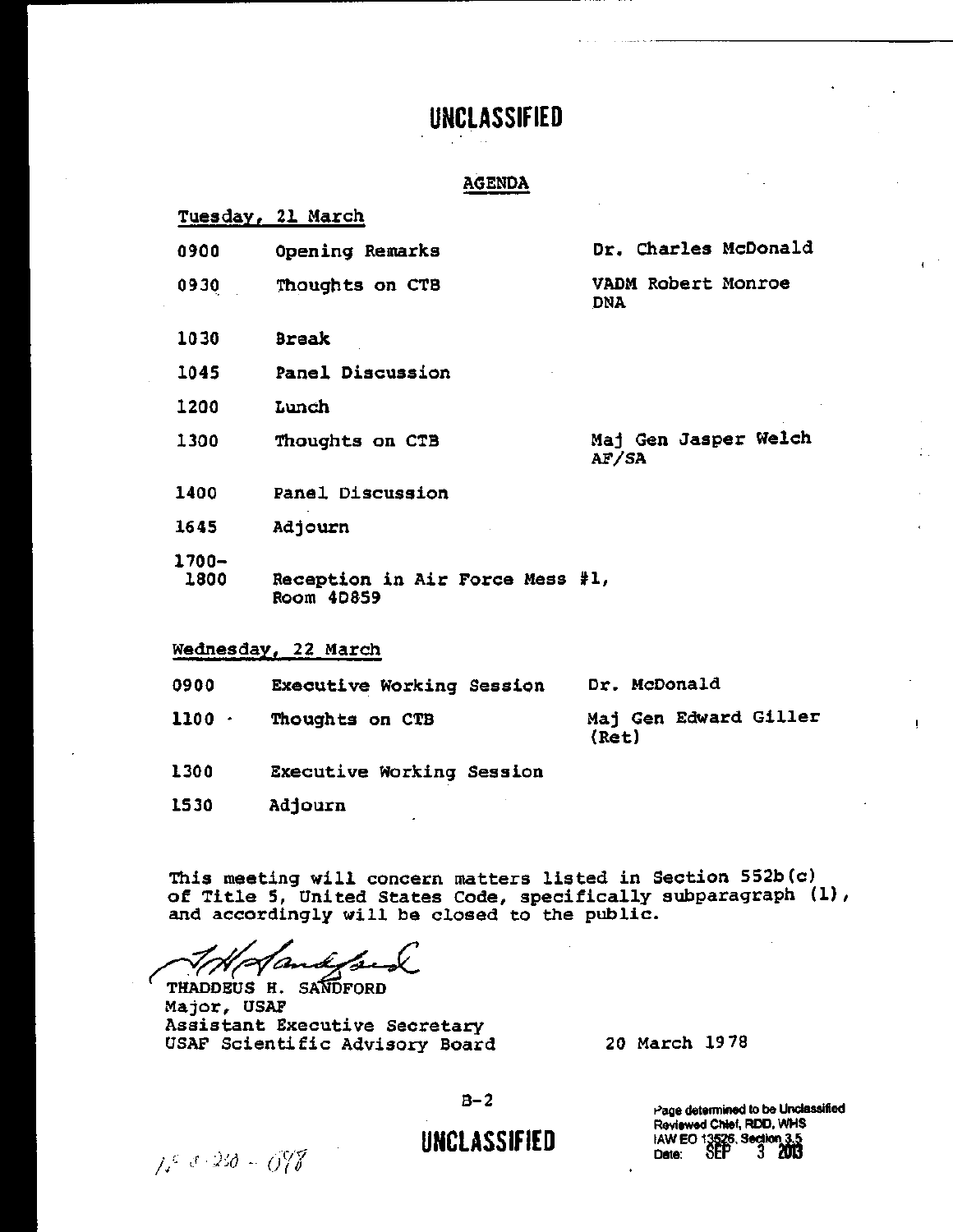$\Delta \phi = 0.0000$  and  $\Delta \phi = 0.0000$ 

Page determined to be Unclassified Reviewed Chief, ROD, WHS lAW EO 13526, SectIon 3.5 Date: SEP 3 2013

 $\sim$ 

 $\ddot{\phantom{a}}$ 

 $\ddot{\phantom{a}}$ 

### PROPOSED DISTRIBUTION

|                                                   | SYMBOL         | NO. CYS      |
|---------------------------------------------------|----------------|--------------|
| Secretary of the Air Force                        | SAF/OS         | ı            |
| Chief of Staff, USAF                              | AF/CC          | $\mathbf{I}$ |
| Under Secretary of the Air Force                  | SAF/US         | $\mathbf{1}$ |
| Assistant Secretary of the Air<br>Force (RD&L)    | <i>SAF/AL</i>  | $\mathbf{1}$ |
| Vice Chief of Staff                               | AF/CV          | $\mathbf{I}$ |
| Chairman/Vice Chairman, SAB                       | AF/NB          | 1 each       |
| Chairman of Panel Responsible<br>for Report       | AF/NB          | 1            |
| Panel Members Responsible for<br>Report           | AF/NB          | 1 each       |
| Military Director, SAB                            | AF/NB          | $\mathbf 1$  |
| Chief Scientist, USAF                             | AF/CCN         | 1            |
| SAB Secretariat                                   | AF/NB          | 1            |
| Assistant Chief of Staff, Studies<br>and Analysis | AF/SA          | 1            |
| Resources Management Group<br>Library             | <b>AF/SAMI</b> | 1            |
| Deputy Chief of Staff, Programs<br>and Resources  | AF/PR          | ı            |
| Deputy Chief of Staff, Plans and<br>Operations    | AF/XO          | ı            |
| Director of Concepts                              | AF/XOC         | 1            |
| Director of Plans                                 | AF/XOX         | I            |
| Director of Operations                            | AF/X00         | 1            |

 $12 - 2 - 599$ 

UNCLASSIFIED

 $C-1$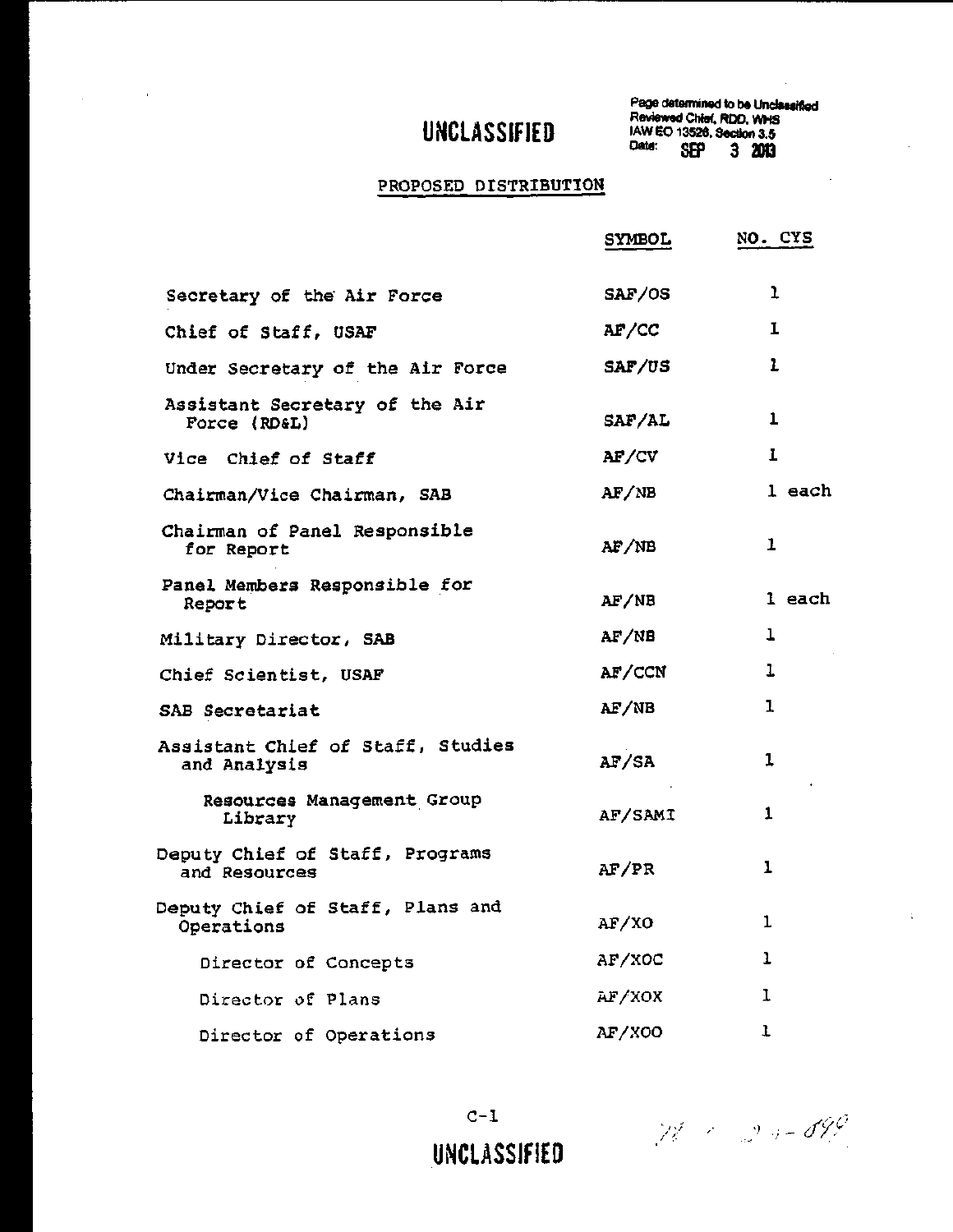## UNCLASSIFIED  $\frac{1}{2} \left( \frac{1}{2} \right) \left( \frac{1}{2} \right) \left( \frac{1}{2} \right) \left( \frac{1}{2} \right)$

 $\hat{\mathcal{L}}$ 

Page determined to be Uncleasified<br>Reviewed Chief, RDD, WHS<br>IAW EO 13526, Section 3.5 Date: **SEP**  $320B$ 

 $\cdot$ 

 $\mathcal{A}^{\pm}$ 

| Deputy Chief of Staff, Research<br>and Development |                |          |
|----------------------------------------------------|----------------|----------|
| Directorate of Operational<br>Requirements         | AF/RDQ         | 1        |
| Deputy Director for Strategic<br>Forces            | <b>AF/RDQS</b> | $\bf{l}$ |
| Air Force Systems Command                          |                |          |
| Commander                                          |                | 1        |
| Director of Science & Technology                   |                | $1 -$    |
| Scientific Advisory Office                         |                | ı        |
| AFSC Sub-Commands                                  |                |          |
| Armament Development & Test Center                 |                | 1        |
| Air Force Weapons Laboratory                       |                | 1        |
| Space & Missile Systems<br>Organization            |                | 1        |
| Strategic Air Command<br>СC                        |                | 1        |
| <b>Tactical Air Command</b>                        |                |          |

 $C-2$ 

 $\blacksquare$ 

**UNCLASSIFIED** 

÷,

 $78 - 4 - 250 - 050$ 

 $\ddot{\phantom{1}}$ 

 $\ddot{\phantom{a}}$